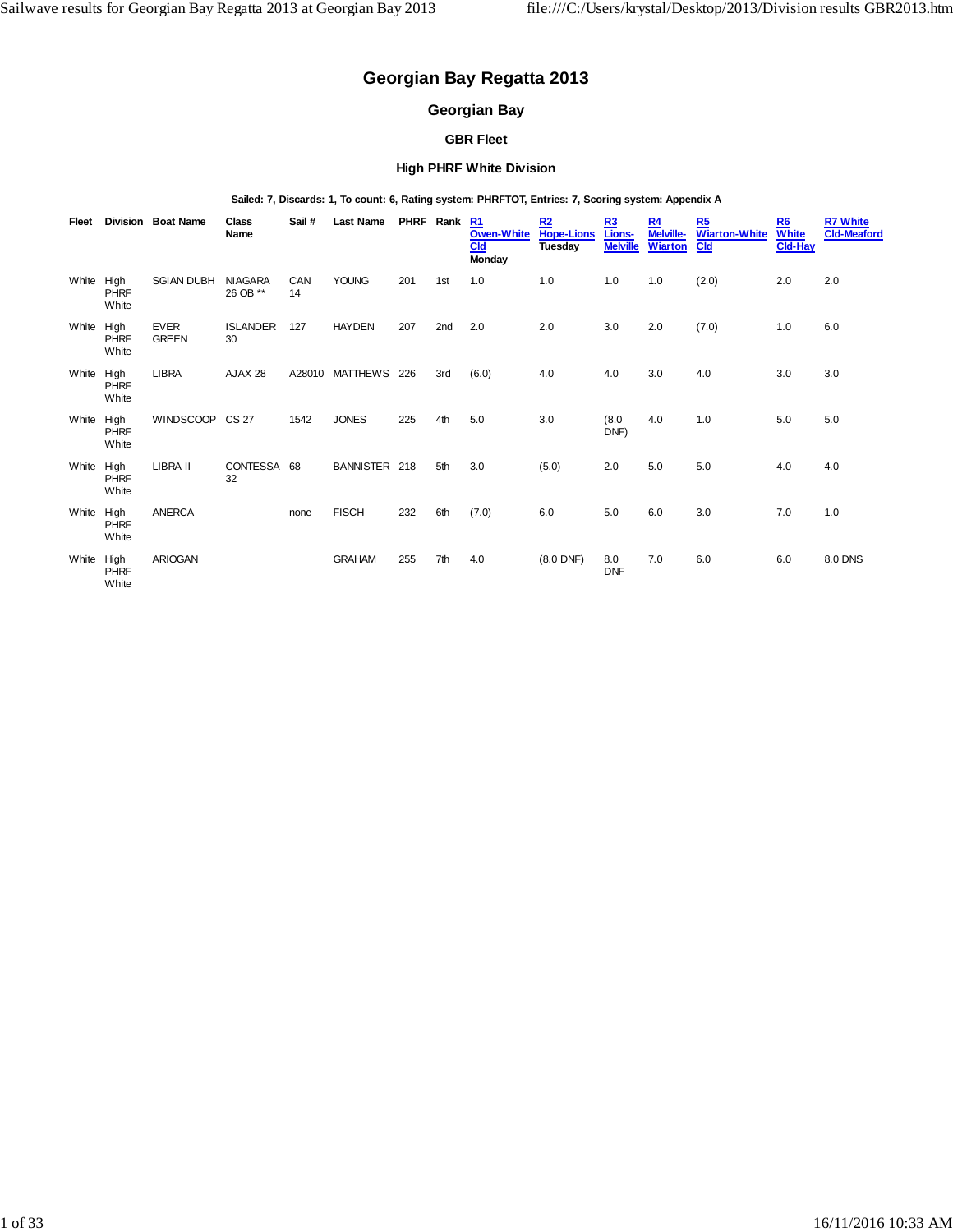### **High PHRF FLYING Division**

### **Sailed: 7, Discards: 1, To count: 6, Rating system: PHRFTOT, Entries: 7, Scoring system: Appendix A**

| Fleet         |                                      | Division Boat Name            | Class<br>Name                          | Sail # | <b>Last Name</b> | PHRF Rank R1 |     | <b>Owen-White</b><br>Cld<br>Monday | R2<br><b>Hope-Lions</b><br><b>Tuesday</b> | <b>R3</b><br>Lions-<br><b>Melville</b> | R <sub>4</sub><br><b>Melville-</b><br><b>Wiarton</b> | R5<br><b>Wiarton-White</b><br><b>Cld</b> | R6<br><b>White</b><br><b>Cld-Hay</b> | <b>R7 White</b><br><b>Cld-Meaford</b> |
|---------------|--------------------------------------|-------------------------------|----------------------------------------|--------|------------------|--------------|-----|------------------------------------|-------------------------------------------|----------------------------------------|------------------------------------------------------|------------------------------------------|--------------------------------------|---------------------------------------|
| Flying        | High<br><b>PHRF</b><br><b>FLYING</b> | <b>EROICA</b>                 |                                        |        | 34093 WIMMER     | 158          | 1st | 1.0                                | 1.0                                       | (4.0)                                  | 1.0                                                  | 1.0                                      | 1.0                                  | 2.0                                   |
| Flying        | High<br><b>PHRF</b><br><b>FLYING</b> | <b>PONY</b><br><b>EXPRESS</b> | <b>GOMAN</b><br><b>EXP</b><br>$30 - 2$ |        | 43021 NEATE      | 141          | 2nd | 2.0                                | 2.0                                       | 1.0                                    | 2.0                                                  | (6.0)                                    | 3.0                                  | 3.0                                   |
| <b>Flying</b> | High<br><b>PHRF</b><br><b>FLYING</b> | <b>LEVITY</b>                 |                                        | 172    | <b>CAMPBELL</b>  | 180          | 3rd | 4.0                                | 4.0                                       | (7.0)                                  | 4.0                                                  | 2.0                                      | 2.0                                  | 1.0                                   |
| <b>Flying</b> | High<br><b>PHRF</b><br><b>FLYING</b> | ARDA                          | GOMAN 16<br><b>EXP 30</b>              |        | WARMELINK-2 141  |              | 4th | 3.0                                | 3.0                                       | (6.0)                                  | 3.0                                                  | 5.0                                      | 4.0                                  | 6.0                                   |
| White         | High<br><b>PHRF</b><br><b>FLYING</b> | Contrary<br>Wind              |                                        | 24     |                  | 165          | 5th | (7.0)                              | 7.0                                       | 2.0                                    | 5.0                                                  | 3.0                                      | 6.0                                  | 5.0                                   |
| <b>Flying</b> | High<br><b>PHRF</b><br><b>FLYING</b> | EXPRESSION GOMAN 32017        | <b>EXP 30</b>                          |        | <b>PARKHURST</b> | 141          | 6th | 6.0                                | 5.0                                       | 3.0                                    | 6.0                                                  | 4.0                                      | 5.0                                  | (7.0)                                 |
| Flying        | High<br><b>PHRF</b><br><b>FLYING</b> | Rum Runner                    | Hughes<br>38                           | 267    | Murphy           | 147          | 7th | 5.0                                | 6.0                                       | 5.0                                    | (8.0)<br>DNF)                                        | 7.0                                      | 7.0                                  | 4.0                                   |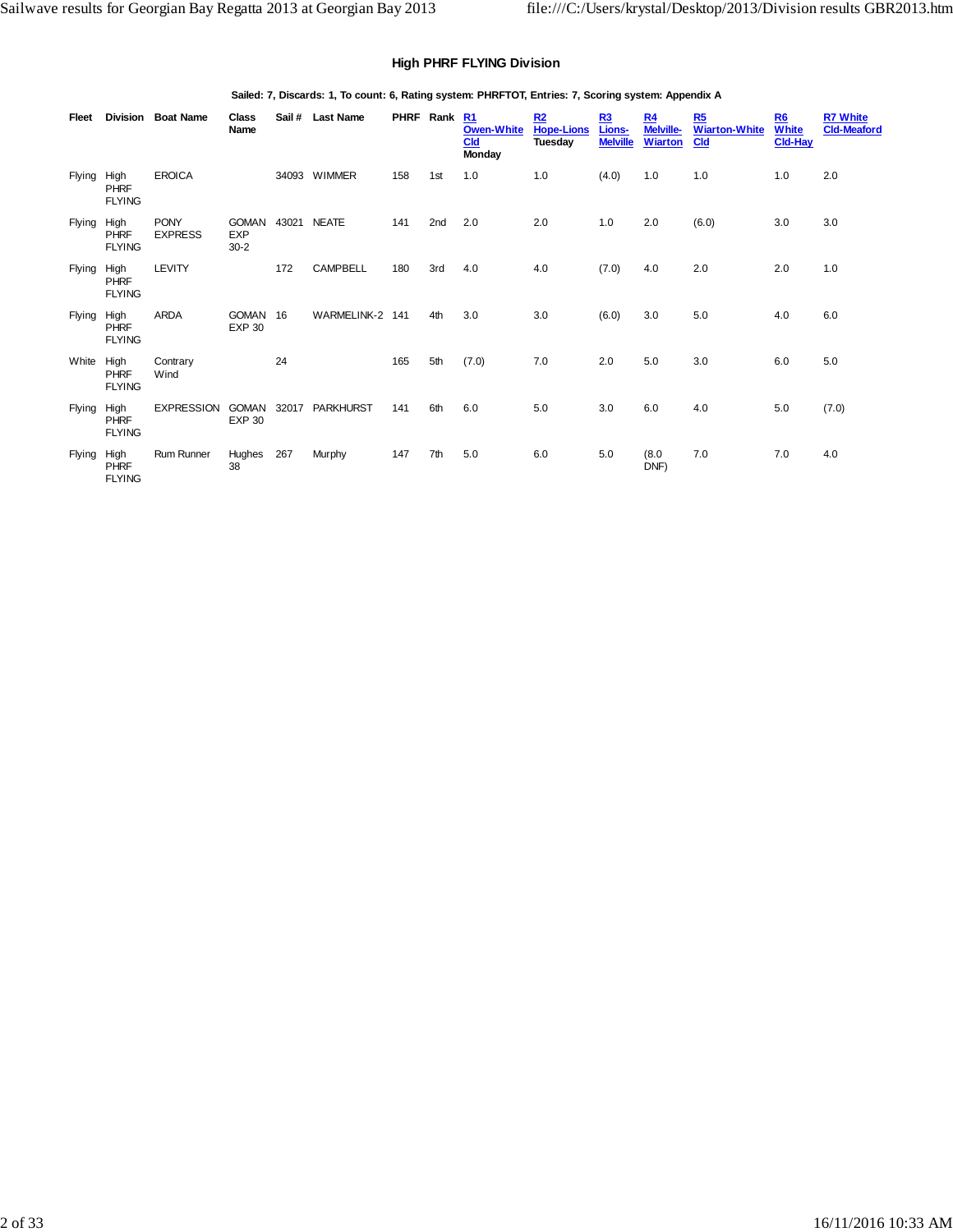### **Low PHRF White Division**

### **Sailed: 7, Discards: 1, To count: 6, Rating system: PHRFTOT, Entries: 8, Scoring system: Appendix A**

| Fleet     | Division                    | <b>Boat</b><br>Name         | <b>Class</b><br>Name                        | Sail #    | <b>Last Name</b>    | PHRF Rank R1 |                 | <b>Owen-White</b><br><b>Cld</b><br>Monday | R2<br><b>Hope-Lions</b><br>Tuesday | R3<br>Lions-<br><b>Melville</b> | <b>R4</b><br>Melville-<br><b>Wiarton</b> | R5<br><b>Wiarton-White</b><br>Cld | R <sub>6</sub><br><b>White</b><br><b>Cld-Hay</b> | <b>R7 White</b><br><b>Cld-Meaford</b> |
|-----------|-----------------------------|-----------------------------|---------------------------------------------|-----------|---------------------|--------------|-----------------|-------------------------------------------|------------------------------------|---------------------------------|------------------------------------------|-----------------------------------|--------------------------------------------------|---------------------------------------|
| White Low | <b>PHRF</b><br>White        | <b>SHANNON</b>              | C&C 30<br>>506                              | 428       | <b>OW STON</b>      | 195          | 1st             | $(9.0$ DNS)                               | 1.0                                | 1.0                             | 1.0                                      | 1.0                               | 1.0                                              | 1.0                                   |
| White     | Low<br><b>PHRF</b><br>White | KILTY                       | TARTAN 33 159                               |           | <b>HUGHES</b>       | 180          | 2 <sub>nd</sub> | 2.0                                       | 4.0                                | (5.0)                           | 2.0                                      | 3.0                               | 2.0                                              | 2.0                                   |
| White     | Low<br><b>PHRF</b><br>White | <b>GRIZZLY</b>              | <b>GOMAN</b><br><b>EXP 30</b>               |           | 34335 WILSON        | 162          | 3rd             | 1.0                                       | 2.0                                | (4.0)                           | 4.0                                      | 4.0                               | 4.0                                              | 3.0                                   |
| White     | Low<br><b>PHRF</b><br>White | QAMOTIQ                     |                                             |           | 54363 CAMPBELL      | 139          | 4th             | 3.0                                       | (5.0)                              | 2.0                             | 3.0                                      | 5.0                               | 3.0                                              | 4.0                                   |
| White     | Low<br><b>PHRF</b><br>White | <b>PEDLERA</b>              |                                             | 15        | <b>BODDY</b>        | 196          | 5th             | 4.0                                       | 3.0                                | (9.0)<br>DNS)                   | 6.0                                      | 2.0                               | 6.0                                              | 9.0 DNS                               |
| White     | Low<br><b>PHRF</b><br>White | <b>THE</b><br><b>PERK</b>   |                                             |           | 64012 ROBERTSON 114 |              | 6th             | 5.0                                       | 6.0                                | 3.0                             | 5.0                                      | (7.0)                             | 5.0                                              | 6.0                                   |
| White     | Low<br>PHRF<br>White        | <b>NINTH</b><br><b>WAVE</b> | <b>CATALINA</b><br>$320 - 1/2$<br><b>WK</b> | 676       | <b>COLE</b>         | 183          | 7th             | 6.0                                       | $(9.0$ DNF)                        | 9.0<br><b>DNF</b>               | 7.0                                      | 6.0                               | 7.0                                              | 5.0                                   |
| White Low | PHRF<br>White               | <b>SILK</b>                 |                                             | NONE KERR |                     | 159          | 8th             | $(9.0$ OCS)                               | 7.0                                | 6.0                             | 8.0                                      | 9.0 DNS                           | 9.0 DNS 9.0 DNS                                  |                                       |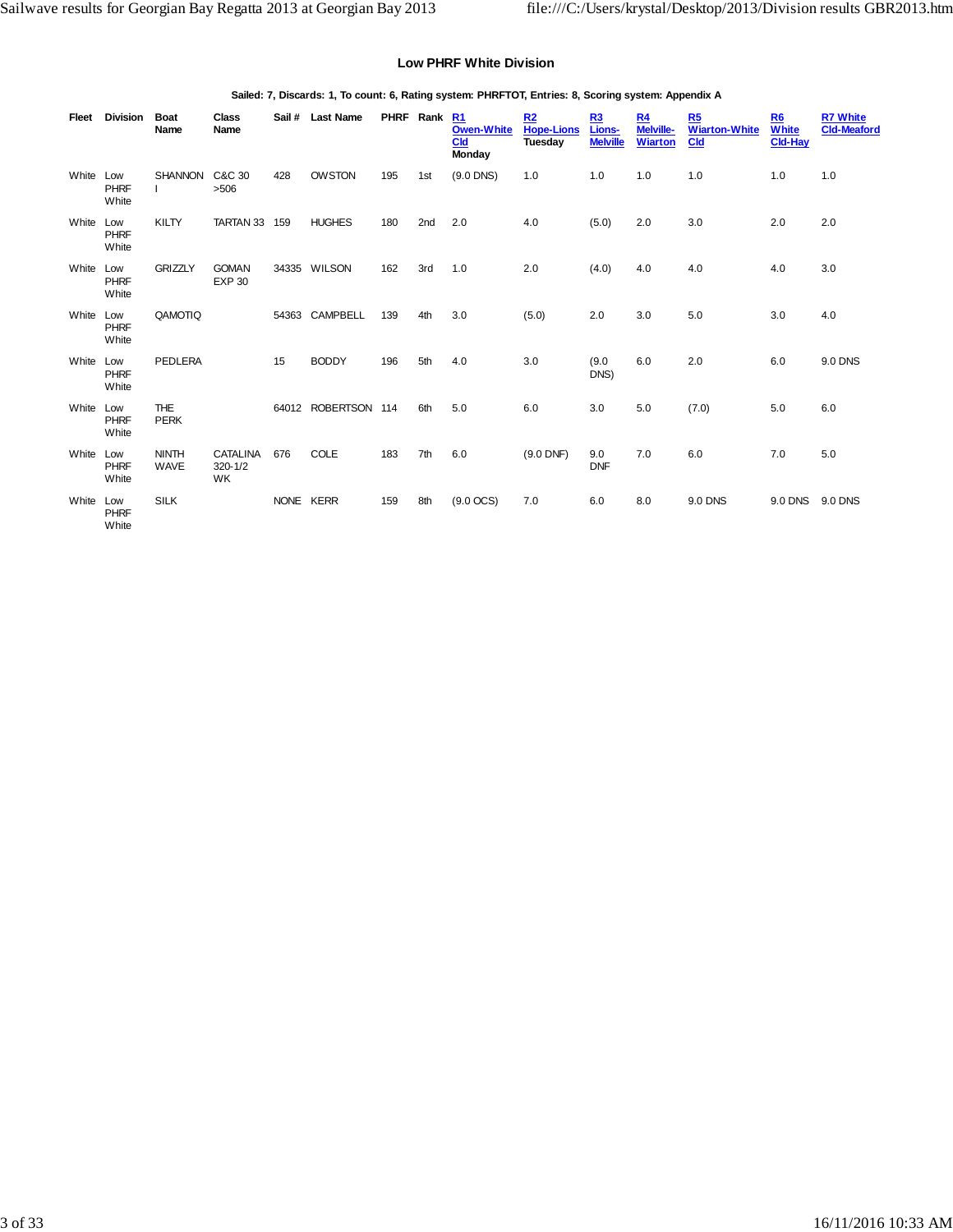### **Low PHRF FLYING Division**

### **Sailed: 7, Discards: 1, To count: 6, Rating system: PHRFTOT, Entries: 7, Scoring system: Appendix A**

| Fleet         |                                     | <b>Division Boat Name</b>      | <b>Class</b><br>Name          | Sail #            | <b>Last Name</b> |     | PHRF Rank       | R1<br><b>Owen-White</b><br><b>Cld</b><br>Monday | R2<br><b>Hope-Lions</b><br>Tuesday | R3<br>Lions-<br><b>Melville</b> | R <sub>4</sub><br><b>Melville-</b><br><b>Wiarton</b> | R5<br><b>Wiarton-White</b><br><b>Cld</b> | R6<br><b>White</b><br><b>Cld-Hay</b> | <b>R7 White</b><br><b>Cld-Meaford</b> |
|---------------|-------------------------------------|--------------------------------|-------------------------------|-------------------|------------------|-----|-----------------|-------------------------------------------------|------------------------------------|---------------------------------|------------------------------------------------------|------------------------------------------|--------------------------------------|---------------------------------------|
| Flying        | Low<br><b>PHRF</b><br><b>FLYING</b> | WINDBURN Abbott 33             |                               | <b>KC15</b>       | Jacob            | 120 | 1st             | (2.0)                                           | 2.0                                | 1.0                             | 2.0                                                  | 2.0                                      | 2.0                                  | 1.0                                   |
| Flying        | Low<br><b>PHRF</b><br><b>FLYING</b> | <b>BLUE</b><br><b>RAVEN</b>    | C&C 39<br>CUS <sub>1</sub>    | 10636<br>Mainsail | BISHOP - 2       | 102 | 2 <sub>nd</sub> | 1.0                                             | (6.0)                              | 2.0                             | 1.0                                                  | 3.0                                      | 1.0                                  | 3.0                                   |
| Flying        | Low<br><b>PHRF</b><br><b>FLYING</b> | <b>FLYING</b><br><b>CIRCUS</b> |                               | 32719             | <b>COLLINS</b>   | 117 | 3rd             | 3.0                                             | 1.0                                | (4.0)                           | 3.0                                                  | 4.0                                      | 3.0                                  | 2.0                                   |
| Flying        | Low<br><b>PHRF</b><br><b>FLYING</b> | Lucky Dog                      | Santana 35 23834              |                   | Armstrong        | 126 | 4th             | 5.0                                             | 4.0                                | 5.0                             | 4.0                                                  | 1.0                                      | 4.0                                  | $(8.0$ DNF)                           |
| Flying        | Low<br><b>PHRF</b><br><b>FLYING</b> | <b>TARGA</b>                   | <b>BENETEAU</b><br>1ST 10R ** | CAN 30            | WOOLNOUGH 87     |     | 5th             | 4.0                                             | 5.0                                | 3.0                             | 5.0                                                  | $(8.0$ DNF)                              | 8.0 DNS 4.0                          |                                       |
| Flying        | Low<br><b>PHRF</b><br><b>FLYING</b> | <b>BUSH</b><br><b>WHACKER</b>  | <b>SOVEREL</b><br>33-2 IB     | 26                | <b>REE</b>       | 78  | 6th             | (7.0)                                           | 7.0                                | 7.0                             | 6.0                                                  | 5.0                                      | 5.0                                  | 5.0                                   |
| <b>Flying</b> | Low<br><b>PHRF</b><br><b>FLYING</b> | Elusive                        | J120                          | 50306             | Estill           | 36  | 7th             | 6.0                                             | 3.0                                | 6.0                             | 7.0                                                  | $(8.0$ DNF)                              |                                      | 8.0 DNS 8.0 DNS                       |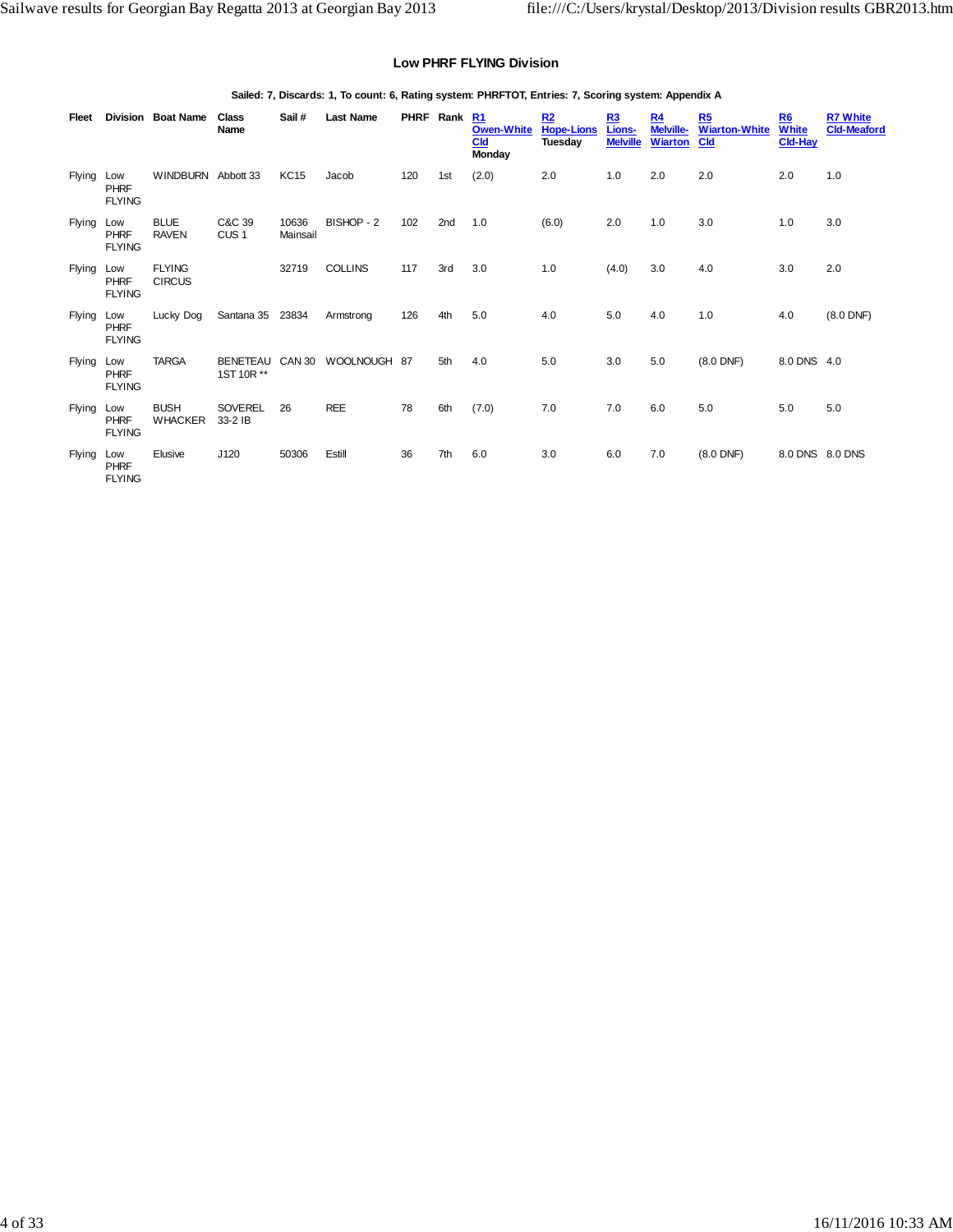### **R1 Owen-White Cld - High PHRF White Division - Monday**

**Start: Start 1, Finishes: Finish time, Time: 09:25:00, Distance: 18.5 nm, Wind dir: Nw, Ave wind: 8 knots**

| Fleet Division                               | <b>Boat Name</b> | <b>Class Name</b>             | Sail # | <b>Last Name</b> | <b>PHRF Rank Start</b> |                         | Finish                    | <b>Elapsed Corrected</b> |
|----------------------------------------------|------------------|-------------------------------|--------|------------------|------------------------|-------------------------|---------------------------|--------------------------|
| White High PHRF White SGIAN DUBH             |                  | NIAGARA 26 OB ** CAN 14 YOUNG |        |                  | 201                    | $\overline{1}$          | 09:25:00 14:31:19 5:06:19 | 4:48:01                  |
| White High PHRF White EVER GREEN ISLANDER 30 |                  |                               | 127    | HAYDEN           | 207                    | $\overline{2}$          | 09:25:00 14:39:31 5:14:31 | 4:52:48                  |
| White High PHRF White LIBRA II               |                  | CONTESSA 32                   | 68     | BANNISTER 218    |                        | $\overline{\mathbf{3}}$ | 09:25:00 14:45:39 5:20:39 | 4:53:13                  |
| White High PHRF White ARIOGAN                |                  |                               |        | <b>GRAHAM</b>    | 255                    | $\overline{4}$          | 09:25:00 15:07:29 5:42:29 | 4:55:32                  |
| White High PHRF White WINDSCOOP CS 27        |                  |                               | 1542   | <b>JONES</b>     | 225                    | 5                       | 09:25:00 14:53:51 5:28:51 | 4:57:21                  |
| White High PHRF White LIBRA                  |                  | AJAX 28                       | A28010 | MATTHEWS 226     |                        | - 6                     | 09:25:00 14:59:38 5:34:38 | 5:02:06                  |
| White High PHRF White ANERCA                 |                  |                               | none   | <b>FISCH</b>     | 232                    | $\overline{7}$          | 09:25:00 15:07:29 5:42:29 | 5:06:15                  |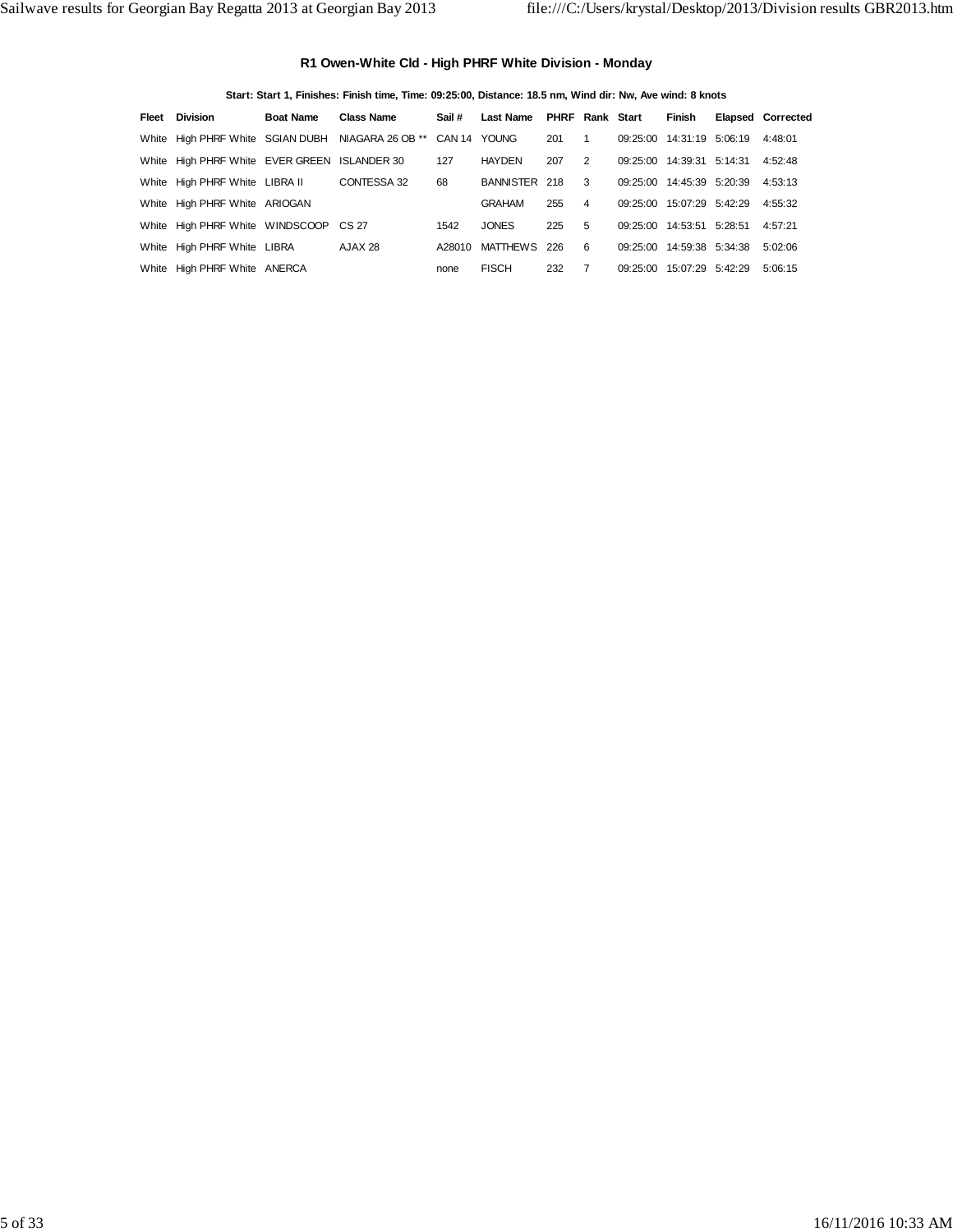### **R2 Hope-Lions - High PHRF White Division - Tuesday**

### **Start: Start 1, Finishes: Finish time, Time: 09:35:00, Wind dir: w, Ave wind: 3.4knots**

| <b>Fleet Division</b>                        | <b>Boat Name</b> | <b>Class Name</b>             | Sail # | Last Name PHRF Rank Start |     |                         |          | Finish                            |            | <b>Elapsed Corrected</b> |
|----------------------------------------------|------------------|-------------------------------|--------|---------------------------|-----|-------------------------|----------|-----------------------------------|------------|--------------------------|
| White High PHRF White SGIAN DUBH             |                  | NIAGARA 26 OB ** CAN 14 YOUNG |        |                           | 201 | $\overline{1}$          |          | 09:35:00 16:12:02 6:37:02         |            | 6:13:18                  |
| White High PHRF White EVER GREEN ISLANDER 30 |                  |                               | 127    | HAYDEN                    | 207 | $\overline{2}$          |          | 09:35:00 16:26:43 6:51:43 6:23:18 |            |                          |
| White High PHRF White WINDSCOOP CS 27        |                  |                               | 1542   | <b>JONES</b>              | 225 | $\overline{\mathbf{3}}$ |          | 09:35:00 16:42:16 7:07:16         |            | 6:26:21                  |
| White High PHRF White LIBRA                  |                  | AJAX 28                       |        | A28010 MATTHEWS 226       |     | $\overline{4}$          |          | 09:35:00 16:56:42 7:21:42 6:38:45 |            |                          |
| White High PHRF White LIBRA II               |                  | CONTESSA 32                   | 68     | BANNISTER 218 5           |     |                         |          | 09:35:00 16:55:53 7:20:53         |            | 6:43:10                  |
| White High PHRF White ANERCA                 |                  |                               | none   | <b>FISCH</b>              | 232 | -6                      |          | 09:35:00 17:19:40 7:44:40         |            | 6:55:31                  |
| White High PHRF White ARIOGAN                |                  |                               |        | <b>GRAHAM</b>             | 255 | $\overline{7}$          | 09:35:00 |                                   | <b>DNF</b> |                          |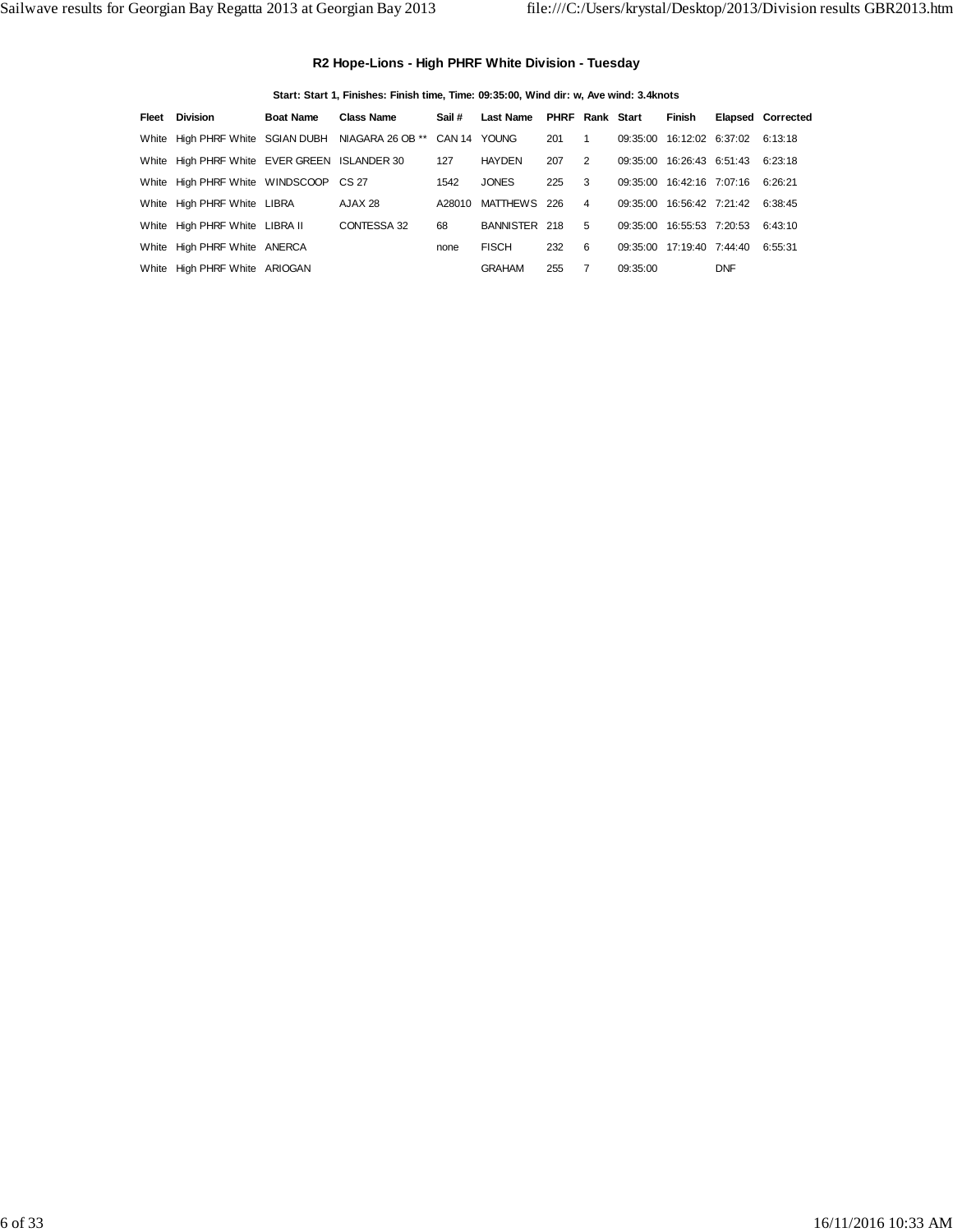### **R3 Lions-Melville - High PHRF White Division**

### **Start: Start 1, Finishes: Finish time, Time: 09:25:00, Distance: 20nm, Wind dir: N, Ave wind: 4.1**

| <b>Fleet Division</b>                 | <b>Boat Name</b> | <b>Class Name</b>                                              | Sail # | Last Name           | PHRF Rank Start |                         |          | Finish                            |            | <b>Elapsed Corrected</b> |
|---------------------------------------|------------------|----------------------------------------------------------------|--------|---------------------|-----------------|-------------------------|----------|-----------------------------------|------------|--------------------------|
|                                       |                  | White High PHRF White SGIAN DUBH NIAGARA 26 OB ** CAN 14 YOUNG |        |                     | 201             | $\sim$ 1                |          | 09:25:00 15:47:40 6:22:40 5:59:48 |            |                          |
| White High PHRF White LIBRA II        |                  | CONTESSA 32                                                    | 68     | BANNISTER 218 2     |                 |                         |          | 09:25:00 16:25:24 7:00:24 6:24:26 |            |                          |
|                                       |                  | White High PHRF White EVER GREEN ISLANDER 30 127               |        | HAYDEN              | 207             | $\overline{\mathbf{3}}$ |          | 09:25:00 16:34:21 7:09:21         |            | 6:39:43                  |
| White High PHRF White LIBRA           |                  | AJAX 28                                                        |        | A28010 MATTHEWS 226 |                 | $\overline{4}$          |          | 09:25:00 16:49:11 7:24:11         |            | 6:41:00                  |
| White High PHRF White ANERCA          |                  |                                                                | none   | <b>FISCH</b>        | 232             | 5                       |          | 09:25:00 17:20:08 7:55:08         |            | 7:04:53                  |
| White High PHRF White WINDSCOOP CS 27 |                  |                                                                | 1542   | <b>JONES</b>        | 225             | 6                       | 10:15:00 |                                   | <b>DNF</b> |                          |
| White High PHRF White ARIOGAN         |                  |                                                                |        | <b>GRAHAM</b>       | 255             | 6                       | 10:15:00 |                                   | <b>DNF</b> |                          |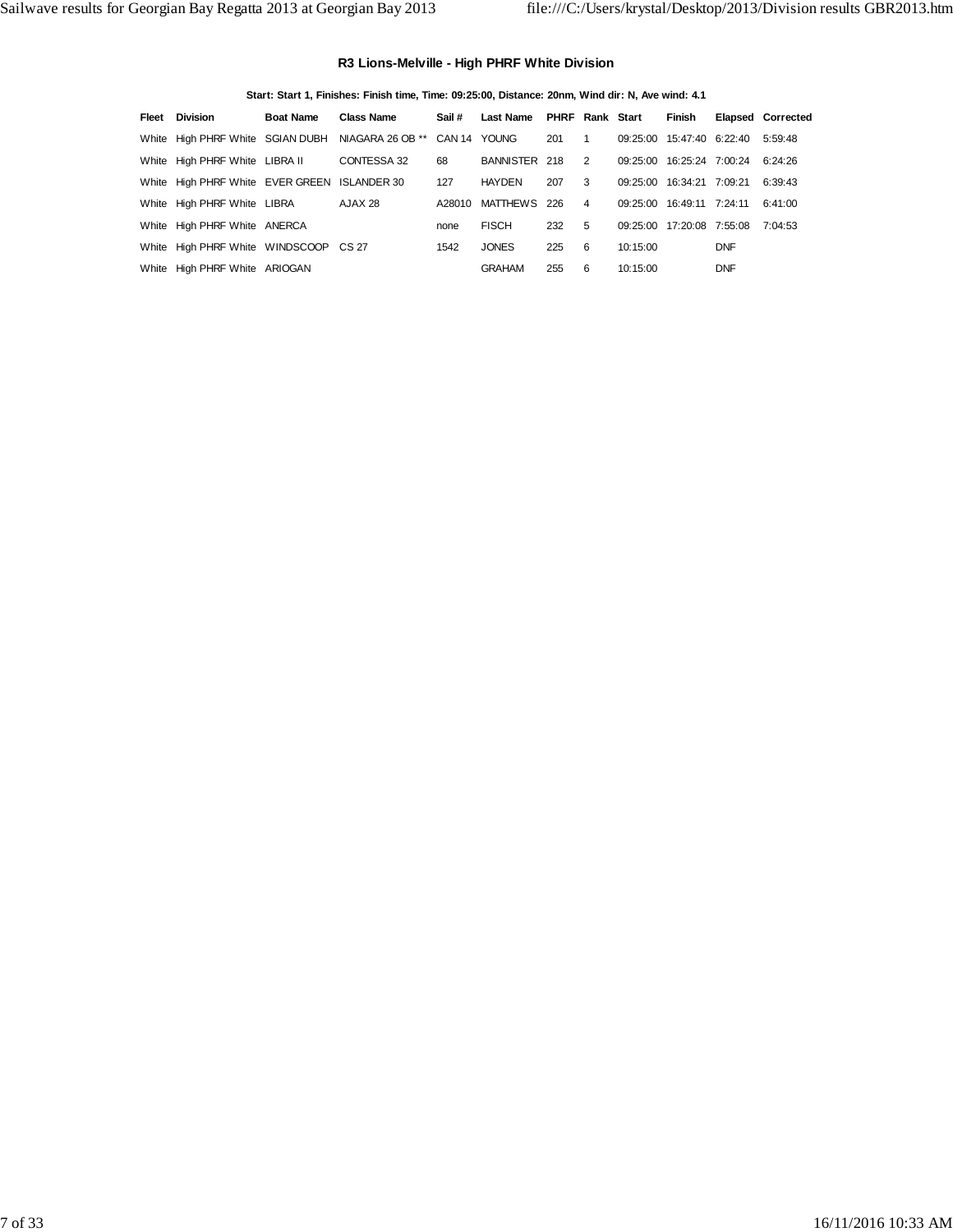### **R4 Melville-Wiarton - High PHRF White Division**

### **Start: Start 1, Finishes: Finish time, Time: 09:45:00, Distance: 22.5, Wind dir: w, Ave wind: 8**

| <b>Fleet</b> Division                        | <b>Boat Name</b> | <b>Class Name</b>                                              | Sail # | Last Name             | <b>PHRF Rank Start</b> |                | Finish                    | <b>Elapsed Corrected</b> |
|----------------------------------------------|------------------|----------------------------------------------------------------|--------|-----------------------|------------------------|----------------|---------------------------|--------------------------|
|                                              |                  | White High PHRF White SGIAN DUBH NIAGARA 26 OB ** CAN 14 YOUNG |        | 201                   |                        | $\overline{1}$ | 09:45:00 13:45:28 4:00:28 | 3:46:06                  |
| White High PHRF White EVER GREEN ISLANDER 30 |                  |                                                                | 127    | HAYDEN                | 207                    | 2              | 09:45:00 14:00:53 4:15:53 | 3:58:13                  |
| White High PHRF White LIBRA                  |                  | AJAX 28                                                        |        | A28010 MATTHEWS 226 3 |                        |                | 09:45:00 14:10:23 4:25:23 | 3:59:35                  |
| White High PHRF White WINDSCOOP CS 27        |                  |                                                                | 1542   | <b>JONES</b>          | 225                    | $\overline{4}$ | 09:45:00 14:18:41 4:33:41 | 4:07:28                  |
| White High PHRF White LIBRA II               |                  | CONTESSA 32                                                    | 68     | BANNISTER 218         |                        | 5 <sup>5</sup> | 09:45:00 14:18:04 4:33:04 | 4:09:42                  |
| White High PHRF White ANERCA                 |                  |                                                                | none   | <b>FISCH</b>          | 232                    | 6              | 09:45:00 14:31:14 4:46:14 | 4:15:57                  |
| White High PHRF White ARIOGAN                |                  |                                                                |        | <b>GRAHAM</b>         | 255                    | $\overline{7}$ | 09:45:00 15:47:56 6:02:56 | 5:13:10                  |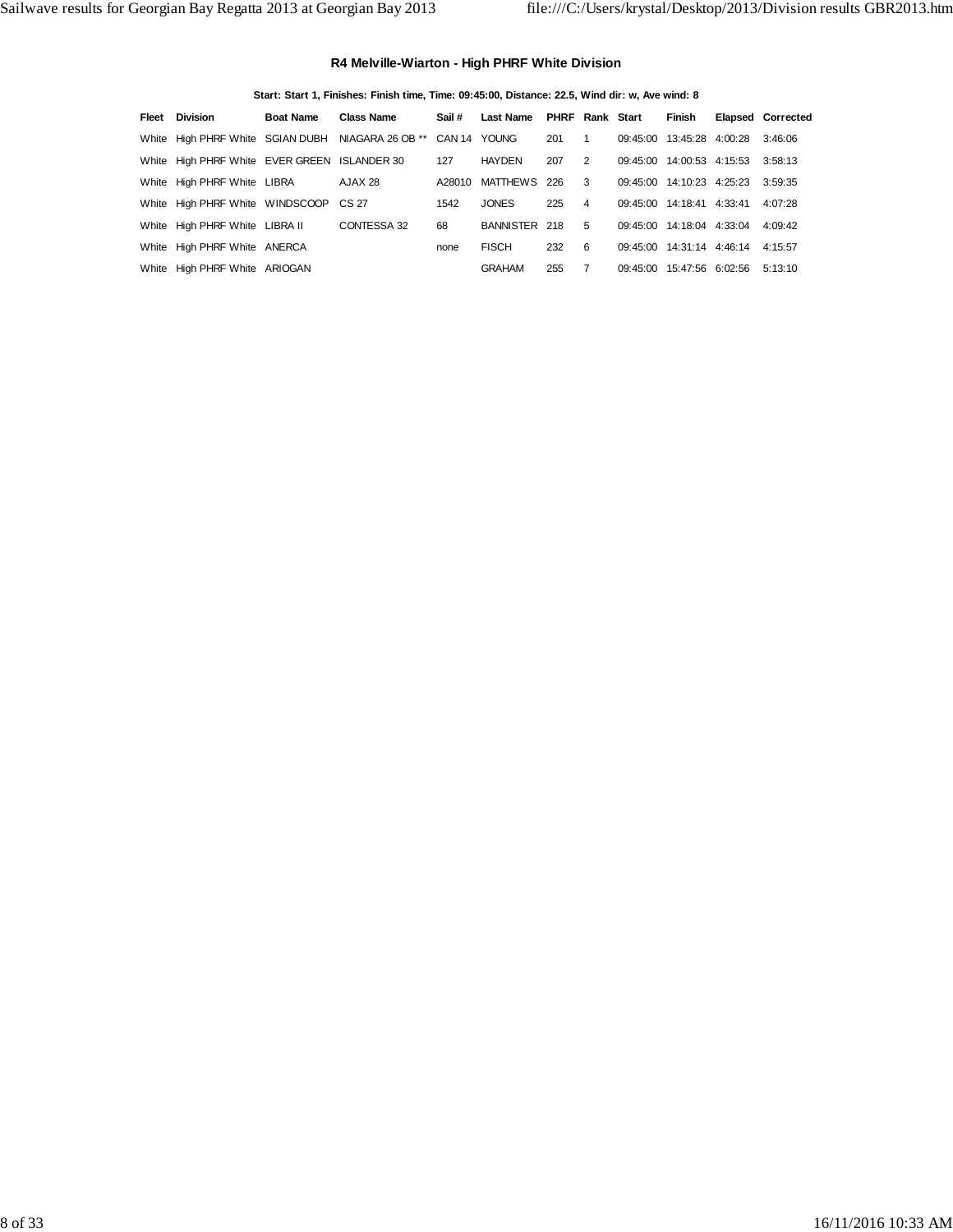### **R5 Wiarton-White Cld - High PHRF White Division**

### **Start: Start 1, Finishes: Finish time, Time: 09:26:00, Distance: 11.5, Wind dir: w, Ave wind: 5**

| <b>Fleet</b> Division                        | <b>Boat Name</b> | <b>Class Name</b>                                              | Sail # | <b>Last Name</b>    | <b>PHRF Rank Start</b> |                | Finish                            | <b>Elapsed Corrected</b> |
|----------------------------------------------|------------------|----------------------------------------------------------------|--------|---------------------|------------------------|----------------|-----------------------------------|--------------------------|
| White High PHRF White WINDSCOOP CS 27        |                  |                                                                | 1542   | <b>JONES</b>        | 225                    | $\overline{1}$ | 09:26:00 12:06:24 2:40:24         | 2:25:02                  |
|                                              |                  | White High PHRF White SGIAN DUBH NIAGARA 26 OB ** CAN 14 YOUNG |        |                     | 201                    | $\overline{2}$ | 09:26:00 12:01:33 2:35:33 2:26:15 |                          |
| White High PHRF White ANERCA                 |                  |                                                                | none   | <b>FISCH</b>        | 232                    | 3              | 09:26:00 12:11:05 2:45:05         | 2:27:37                  |
| White High PHRF White LIBRA                  |                  | AJAX 28                                                        |        | A28010 MATTHEWS 226 |                        | $\overline{4}$ | 09:26:00 12:11:34 2:45:34         | 2:29:28                  |
| White High PHRF White LIBRA II               |                  | CONTESSA 32                                                    | 68     | BANNISTER 218       |                        | 5 <sup>5</sup> | 09:26:00 12:11:13 2:45:13         | 2:31:05                  |
| White High PHRF White ARIOGAN                |                  |                                                                |        | <b>GRAHAM</b>       | 255                    | 6              | 09:26:00 12:23:06 2:57:06         | 2:32:49                  |
| White High PHRF White EVER GREEN ISLANDER 30 |                  |                                                                | 127    | HAYDEN              | 207                    | $\overline{7}$ | 09:26:00 12:11:18 2:45:18         | 2:33:53                  |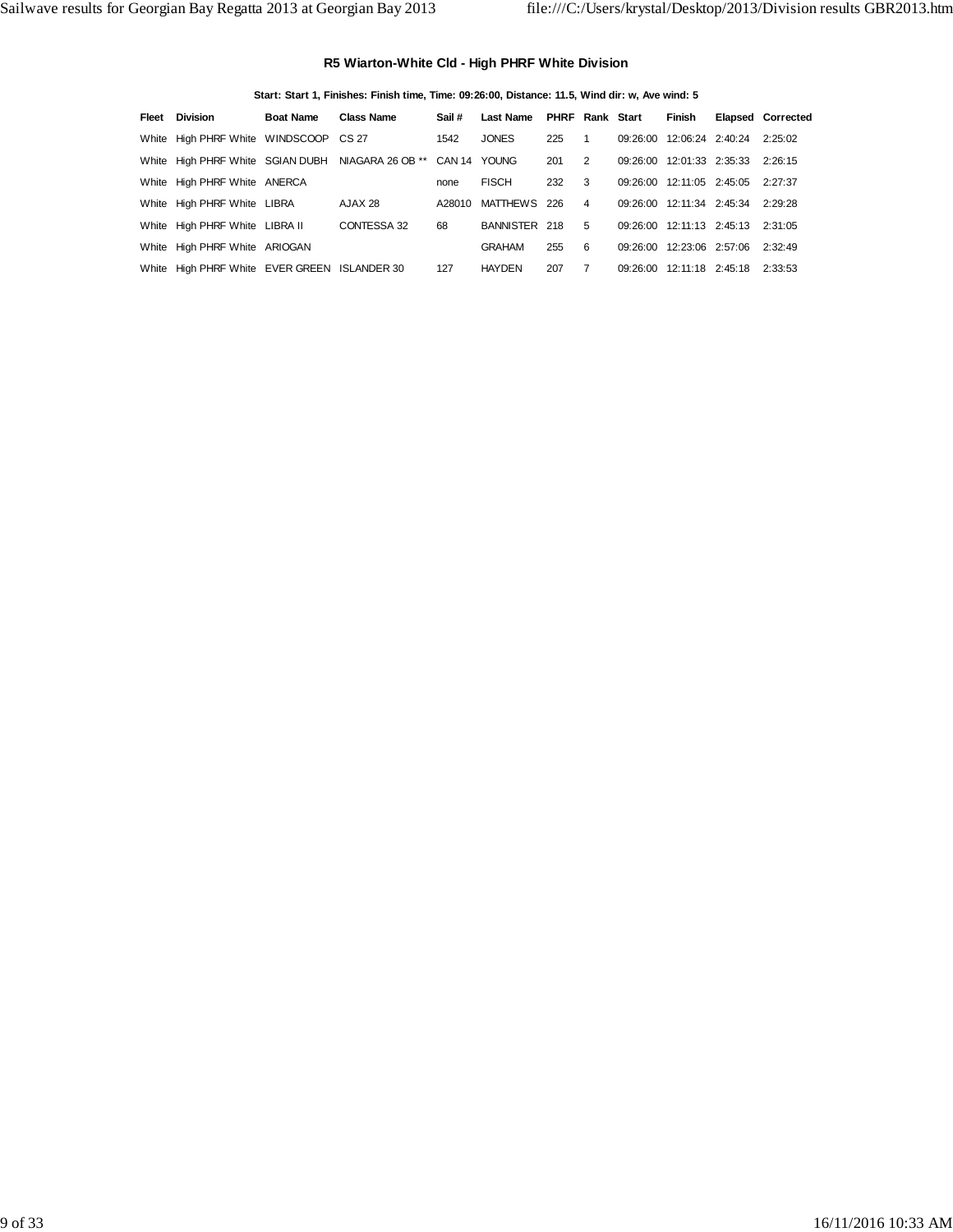### **R6 White Cld-Hay - High PHRF White Division**

**Start: Start 1, Finishes: Finish time, Time: 13:02:00, Distance: 7.5, Wind dir: w, Ave wind: 10**

| <b>Fleet</b> Division                        | <b>Boat Name</b> | <b>Class Name</b>                                              | Sail # | Last Name             | PHRF Rank Start |                | Finish                      | <b>Elapsed Corrected</b> |
|----------------------------------------------|------------------|----------------------------------------------------------------|--------|-----------------------|-----------------|----------------|-----------------------------|--------------------------|
| White High PHRF White EVER GREEN ISLANDER 30 |                  |                                                                | 127    | HAYDEN                | 207             | $\overline{1}$ | 13:02:00 14:34:37 1:32:37   | 1:26:13                  |
|                                              |                  | White High PHRF White SGIAN DUBH NIAGARA 26 OB ** CAN 14 YOUNG |        |                       | 201             | $\overline{2}$ | 13:02:00  14:33:50  1:31:50 | 1:26:21                  |
| White High PHRF White LIBRA                  |                  | AJAX 28                                                        |        | A28010 MATTHEWS 226 3 |                 |                | 13:02:00 14:39:52 1:37:52   | 1:28:21                  |
| White High PHRF White LIBRA II               |                  | CONTESSA 32                                                    | 68     | BANNISTER 218         |                 | $\overline{4}$ | 13:02:00 14:40:13 1:38:13   | 1:29:49                  |
| White High PHRF White WINDSCOOP CS 27        |                  |                                                                | 1542   | <b>JONES</b>          | 225             | 5              | 13:02:00 14:47:26 1:45:26   | 1:35:20                  |
| White High PHRF White ARIOGAN                |                  |                                                                |        | <b>GRAHAM</b>         | 255             | 6              | 13:02:00  15:04:02  2:02:02 | 1:45:18                  |
| White High PHRF White ANERCA                 |                  |                                                                | none   | <b>FISCH</b>          | 232             | $\overline{7}$ | 13:02:00  15:00:59  1:58:59 | 1:46:24                  |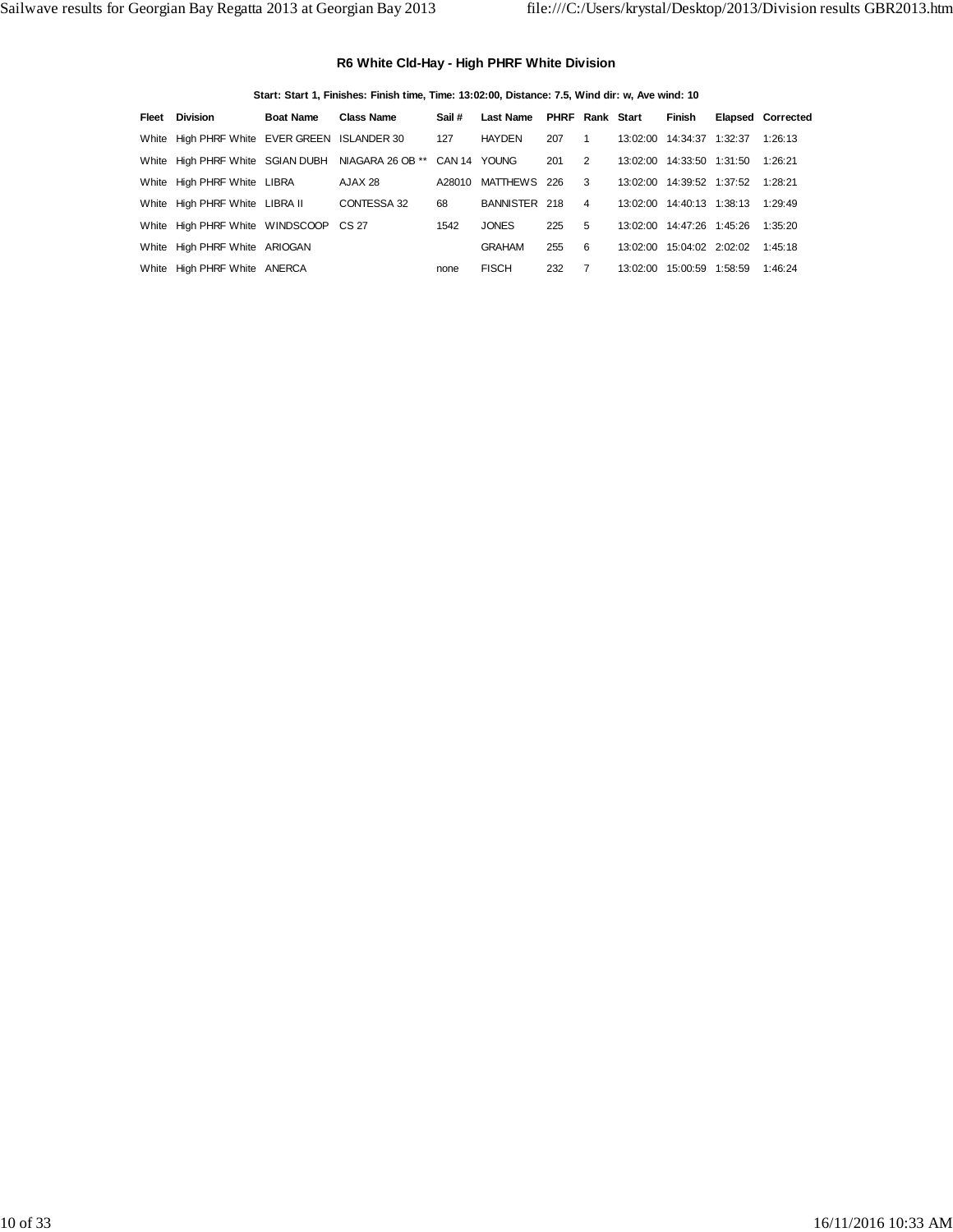### **R7 White Cld-Meaford - High PHRF White Division**

### **Start: Start 1, Finishes: Finish time, Time: 08:25:00, Distance: 24.5, Wind dir: Nw, Ave wind: 9.4**

| <b>Fleet</b> Division                        | <b>Boat Name</b> | <b>Class Name</b>                                              | Sail # | Last Name             | <b>PHRF Rank Start</b> |                |          | Finish                    |            | <b>Elapsed Corrected</b> |
|----------------------------------------------|------------------|----------------------------------------------------------------|--------|-----------------------|------------------------|----------------|----------|---------------------------|------------|--------------------------|
| White High PHRF White ANERCA                 |                  |                                                                | none   | FISCH                 | 232                    | $\overline{1}$ |          | 08:25:00 13:34:01 5:09:01 |            | 4:36:20                  |
|                                              |                  | White High PHRF White SGIAN DUBH NIAGARA 26 OB ** CAN 14 YOUNG |        |                       | 201                    | $\overline{2}$ |          | 08:25:00 13:19:19 4:54:19 |            | 4:36:44                  |
| White High PHRF White LIBRA                  |                  | AJAX 28                                                        |        | A28010 MATTHEWS 226 3 |                        |                |          | 08:25:00 13:32:56 5:07:56 |            | 4:38:00                  |
| White High PHRF White LIBRA II               |                  | CONTESSA 32                                                    | 68     | BANNISTER 218         |                        | $\overline{4}$ |          | 08:25:00 13:31:43 5:06:43 |            | 4:40:28                  |
| White High PHRF White WINDSCOOP CS 27        |                  |                                                                | 1542   | <b>JONES</b>          | 225                    | 5              |          | 08:25:00 13:35:43 5:10:43 |            | 4:40:57                  |
| White High PHRF White EVER GREEN ISLANDER 30 |                  |                                                                | 127    | HAYDEN                | 207                    | 6              |          | 08:25:00 13:28:38 5:03:38 |            | 4:42:40                  |
| White High PHRF White ARIOGAN                |                  |                                                                |        | <b>GRAHAM</b>         | 255                    | $\overline{7}$ | 08:25:00 |                           | <b>DNS</b> |                          |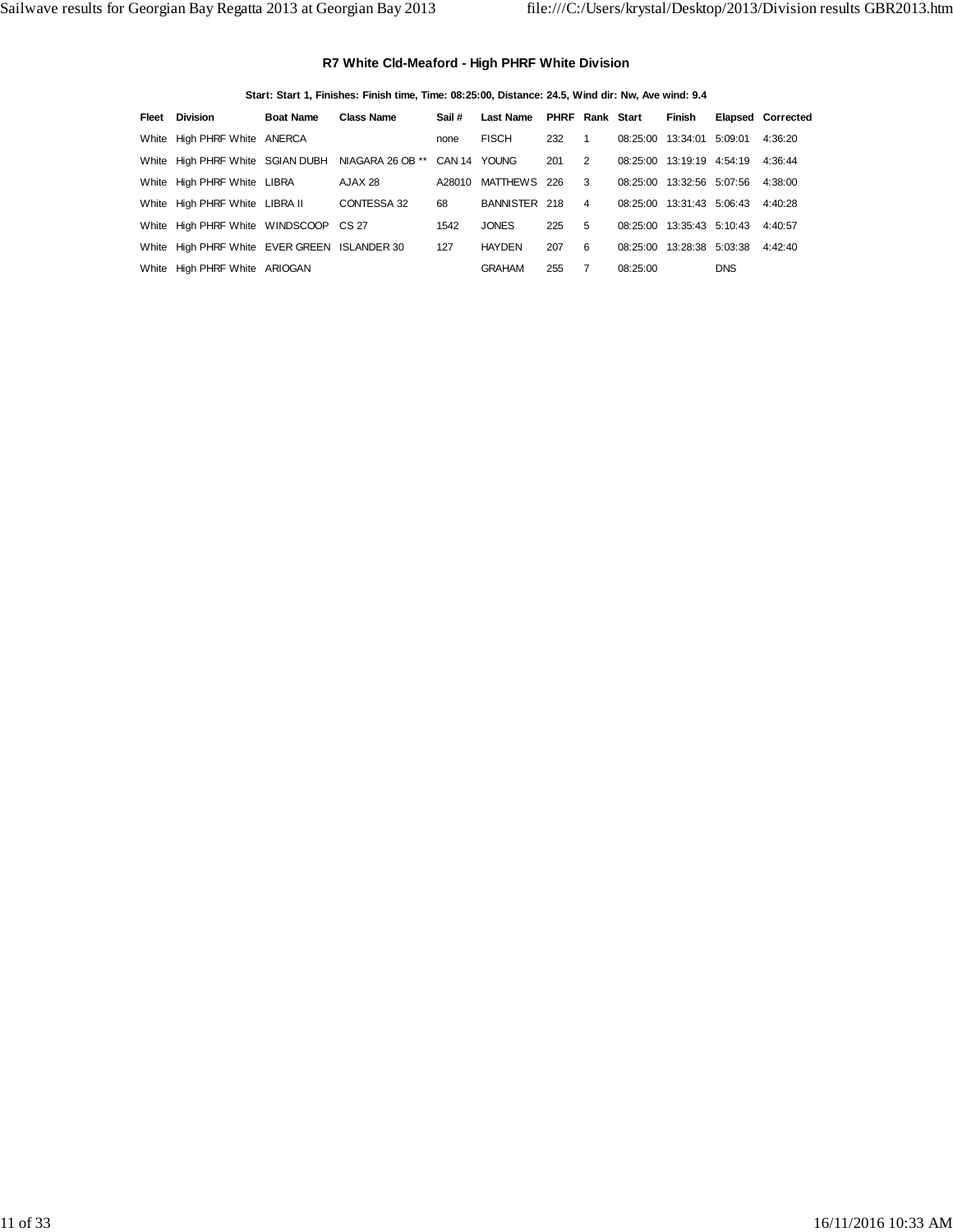### **R1 Owen-White Cld - High PHRF FLYING Division - Monday**

**Start: Start 2, Finishes: Finish time, Time: 09:35:00, Distance: 18.5 nm, Wind dir: Nw, Ave wind: 8 knots**

| Fleet | Division                                                        | <b>Boat Name</b> | <b>Class Name</b> |       | Sail # Last Name | <b>PHRF Rank Start</b> |   |                           | Finish                    |         | <b>Elapsed Corrected</b> |
|-------|-----------------------------------------------------------------|------------------|-------------------|-------|------------------|------------------------|---|---------------------------|---------------------------|---------|--------------------------|
|       | Flying High PHRF FLYING EROICA                                  |                  |                   | 34093 | WIMMER           | 158                    | 1 |                           | 09:35:00 14:09:47         | 4:34:47 | 4:38:13                  |
|       | Flying High PHRF FLYING PONY EXPRESS GOMAN EXP 30-2 43021 NEATE |                  |                   |       |                  | 141                    | 2 |                           | 09:35:00 14:10:08 4:35:08 |         | 4:47:18                  |
|       | Flying High PHRF FLYING ARDA                                    |                  | GOMAN EXP 30      | 16    | WARMELINK-2 141  |                        | 3 | 09:35:00 14:17:39 4:42:39 |                           |         | 4:55:09                  |
|       | Flying High PHRF FLYING LEVITY                                  |                  |                   | 172   | CAMPBELL         | 180                    | 4 |                           | 09:35:00 14:43:37 5:08:37 |         | 5:00:39                  |
|       | Flying High PHRF FLYING Rum Runner                              |                  | Hughes 38         | 267   | Murphy           | 147                    | 5 |                           | 09:35:00 14:28:36 4:53:36 |         | 5:03:14                  |
|       | Flying High PHRF FLYING EXPRESSION                              |                  | GOMAN EXP 30      | 32017 | PARKHURST        | 141                    | 6 |                           | 09:35:00 14:26:17         | 4:51:17 | 5:04:10                  |
|       | White High PHRF FLYING Contrary Wind                            |                  |                   | 24    |                  | 165                    |   |                           | 09:35:00 14:51:16 5:16:16 |         | 5:16:16                  |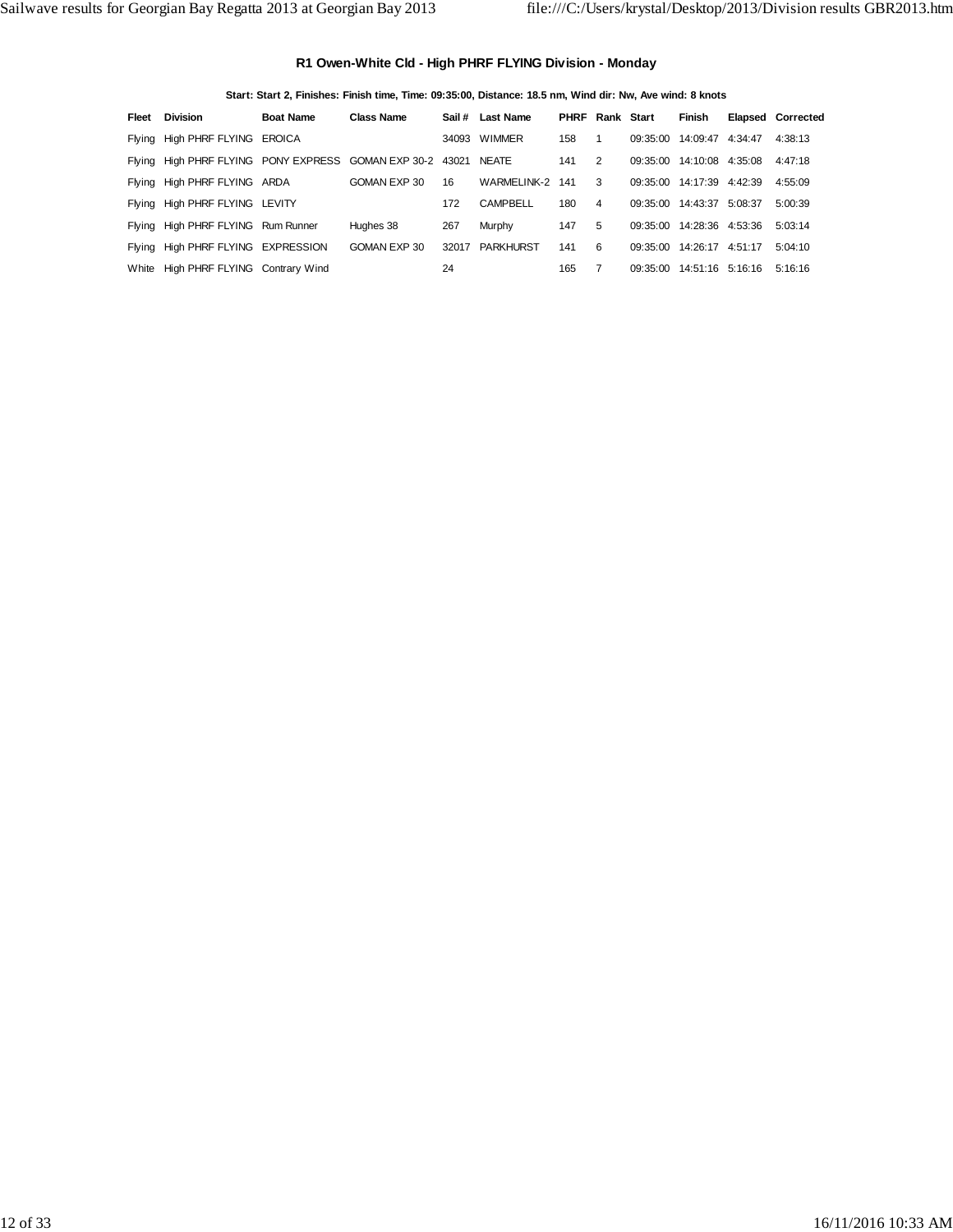### **R2 Hope-Lions - High PHRF FLYING Division - Tuesday**

### **Start: Start 2, Finishes: Finish time, Time: 09:45:00, Wind dir: w, Ave wind: 3.4knots**

| Fleet | <b>Division</b>                                                 | <b>Boat Name</b> | <b>Class Name</b> |       | Sail # Last Name | <b>PHRF Rank Start</b> |                | Finish                    | <b>Elapsed Corrected</b> |
|-------|-----------------------------------------------------------------|------------------|-------------------|-------|------------------|------------------------|----------------|---------------------------|--------------------------|
|       | Flying High PHRF FLYING EROICA                                  |                  |                   | 34093 | <b>WIMMER</b>    | 158                    | $\mathbf{1}$   | 09:45:00 15:56:52 6:11:52 | 6:16:31                  |
|       | Flying High PHRF FLYING PONY EXPRESS GOMAN EXP 30-2 43021 NEATE |                  |                   |       |                  | 141                    | 2              | 09:45:00 15:54:30 6:09:30 | 6:25:51                  |
|       | Flying High PHRF FLYING ARDA                                    |                  | GOMAN EXP 30      | 16    | WARMELINK-2 141  |                        | -3             | 09:45:00 16:02:58 6:17:58 | 6:34:41                  |
|       | Flying High PHRF FLYING LEVITY                                  |                  |                   | 172   | CAMPBELL         | 180                    | $\overline{4}$ | 09:45:00 16:39:18 6:54:18 | 6:43:37                  |
|       | Flying High PHRF FLYING EXPRESSION                              |                  | GOMAN EXP 30      | 32017 | PARKHURST        | 141                    | 5              | 09:45:00 16:12:54 6:27:54 | 6:45:04                  |
|       | Flying High PHRF FLYING Rum Runner                              |                  | Hughes 38         | 267   | Murphy           | 147                    | 6              | 09:45:00 16:28:01 6:43:01 | 6:56:15                  |
|       | White High PHRF FLYING Contrary Wind                            |                  |                   | 24    |                  | 165                    |                | 09:45:00 16:48:51 7:03:51 | 7:03:51                  |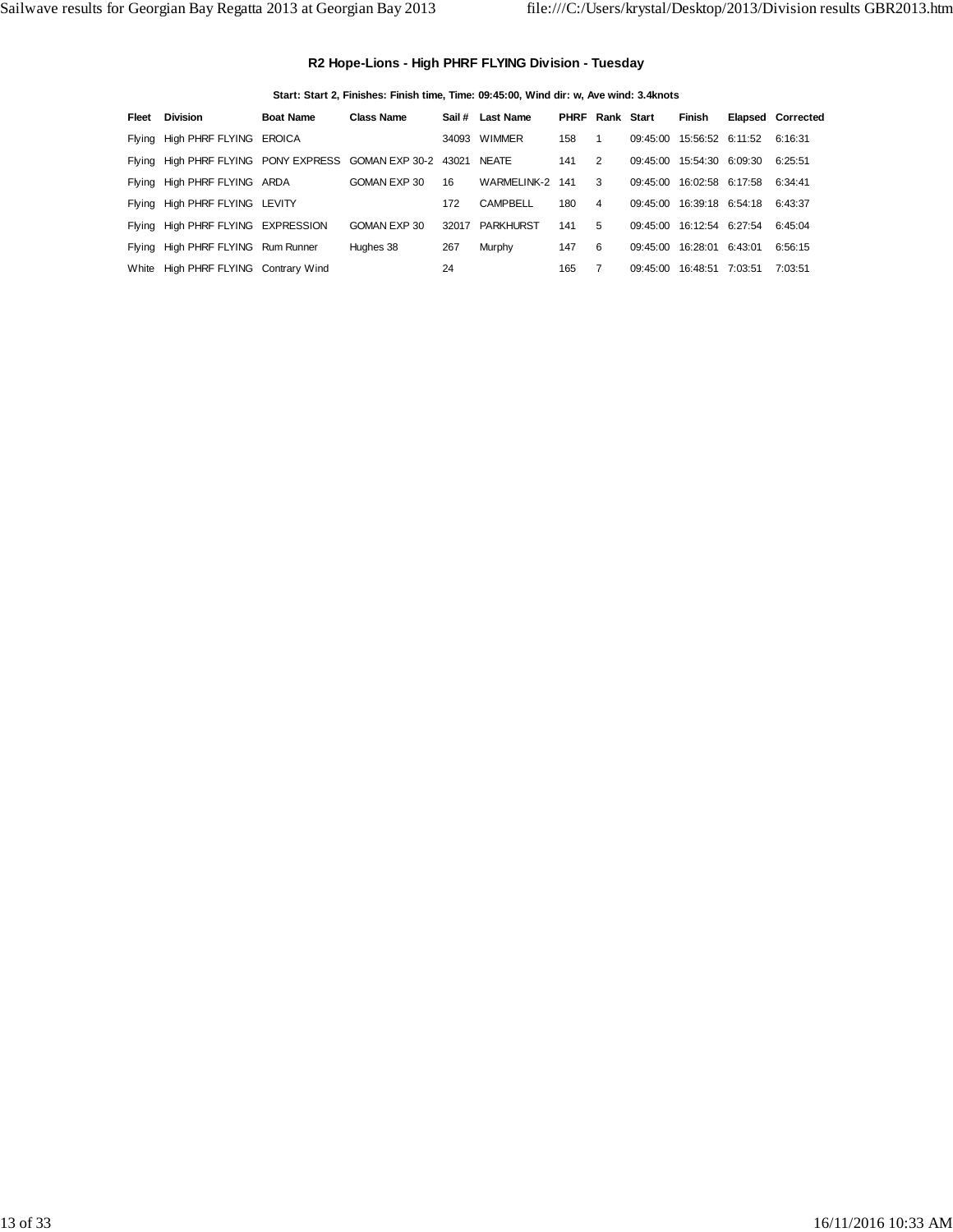### **R3 Lions-Melville - High PHRF FLYING Division**

### **Start: Start 2, Finishes: Finish time, Time: 09:35:00, Distance: 20 nm, Wind dir: n, Ave wind: 4.1**

| Fleet  | <b>Division</b>                                           | <b>Boat Name</b> | <b>Class Name</b> |       | Sail # Last Name | <b>PHRF Rank Start</b> |                |          | Finish                    | <b>Elapsed Corrected</b> |
|--------|-----------------------------------------------------------|------------------|-------------------|-------|------------------|------------------------|----------------|----------|---------------------------|--------------------------|
|        | Flying High PHRF FLYING PONY EXPRESS GOMAN EXP 30-2 43021 |                  |                   |       | NEATE            | 141                    |                |          | 09:35:00 15:19:24 5:44:24 | 5:59:38                  |
|        | White High PHRF FLYING Contrary Wind                      |                  |                   | 24    |                  | 165                    | $\overline{2}$ |          | 09:35:00 15:35:02 6:00:02 | 6:00:02                  |
|        | Flying High PHRF FLYING EXPRESSION                        |                  | GOMAN EXP 30      | 32017 | <b>PARKHURST</b> | 141                    | 3              |          | 09:35:00 15:21:03 5:46:03 | 6:01:22                  |
|        | Flying High PHRF FLYING EROICA                            |                  |                   | 34093 | <b>WIMMER</b>    | 158                    | 4              |          | 09:35:00 15:33:35 5:58:35 | 6:03:04                  |
|        | Flying High PHRF FLYING Rum Runner                        |                  | Hughes 38         | 267   | Murphy           | 147                    | 5              |          | 09:35:00 15:29:55 5:54:55 | 6:06:34                  |
|        | Flying High PHRF FLYING ARDA                              |                  | GOMAN EXP 30      | 16    | WARMELINK-2 141  |                        | 6              | 09:35:00 | 15:29:00 5:54:00          | 6:09:40                  |
| Flying | High PHRF FLYING LEVITY                                   |                  |                   | 172   | <b>CAMPBELL</b>  | 180                    | 7              | 09:35:00 | 16:20:06 6:45:06          | 6:34:39                  |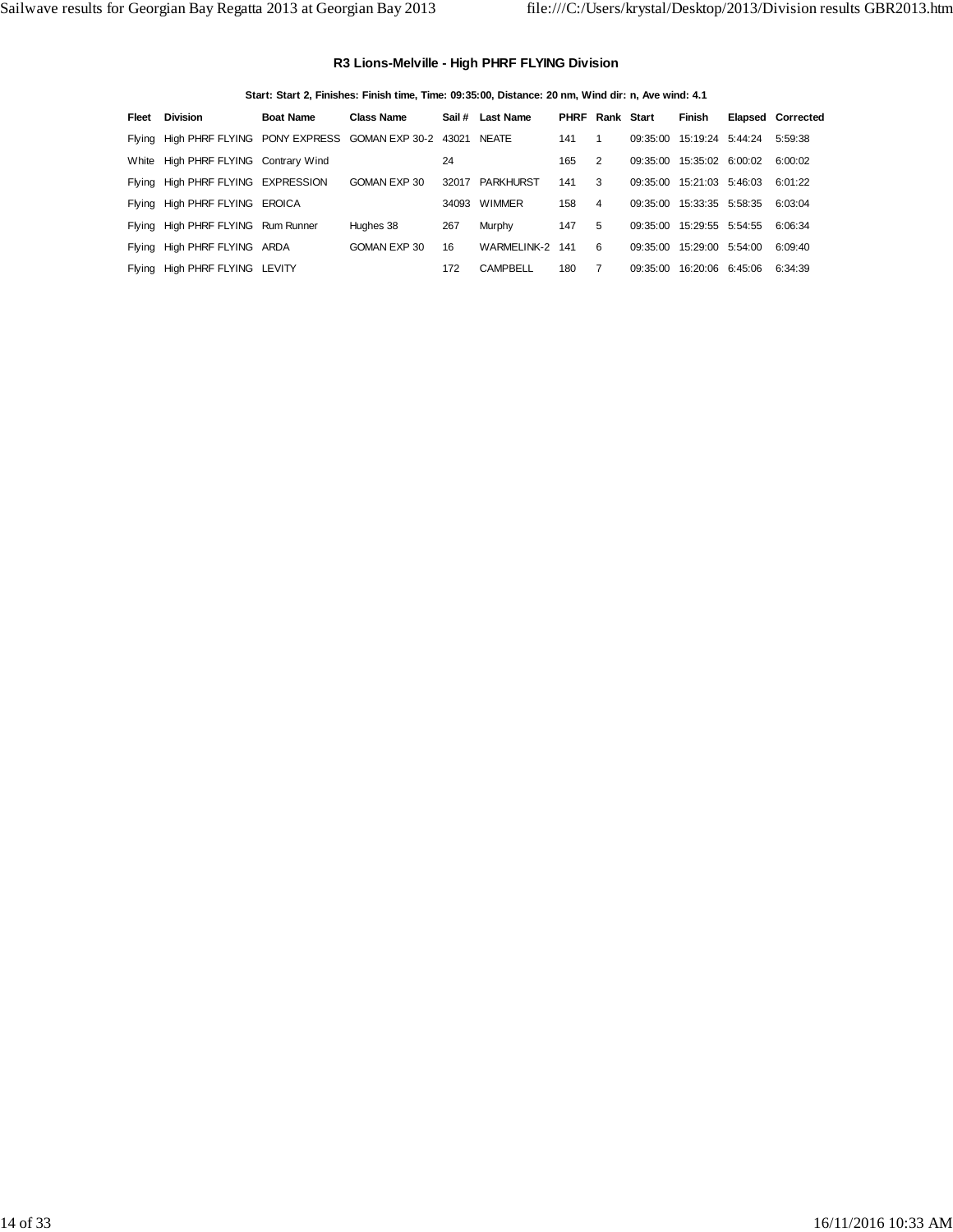## **R4 Melville-Wiarton - High PHRF FLYING Division**

| Fleet | <b>Division</b>                                           | <b>Boat Name</b> | <b>Class Name</b> |       | Sail # Last Name | <b>PHRF Rank Start</b> |              |          | Finish                    |            | <b>Elapsed Corrected</b> |
|-------|-----------------------------------------------------------|------------------|-------------------|-------|------------------|------------------------|--------------|----------|---------------------------|------------|--------------------------|
|       | Flying High PHRF FLYING EROICA                            |                  |                   | 34093 | WIMMER           | 158                    | $\mathbf{1}$ |          | 09:55:00 13:46:43 3:51:43 |            | 3:54:37                  |
|       | Flying High PHRF FLYING PONY EXPRESS GOMAN EXP 30-2 43021 |                  |                   |       | <b>NEATE</b>     | 141                    | 2            |          | 09:55:00 13:46:48 3:51:48 |            | 4:02:03                  |
|       | Flying High PHRF FLYING ARDA                              |                  | GOMAN EXP 30      | 16    | WARMELINK-2 141  |                        | 3            |          | 09:55:00 13:47:12 3:52:12 |            | 4:02:28                  |
|       | Flying High PHRF FLYING LEVITY                            |                  |                   | 172   | <b>CAMPBELL</b>  | 180                    | 4            |          | 09:55:00 14:05:20 4:10:20 |            | 4:03:53                  |
|       | White High PHRF FLYING Contrary Wind                      |                  |                   | 24    |                  | 165                    | 5            |          | 09:55:00 14:06:18 4:11:18 |            | 4:11:18                  |
|       | Flying High PHRF FLYING EXPRESSION                        |                  | GOMAN EXP 30      | 32017 | PARKHURST        | 141                    | 6            |          | 09:55:00 14:04:49 4:09:49 |            | 4:20:52                  |
|       | Flying High PHRF FLYING Rum Runner                        |                  | Hughes 38         | 267   | Murphy           | 147                    |              | 09:55:00 |                           | <b>DNF</b> |                          |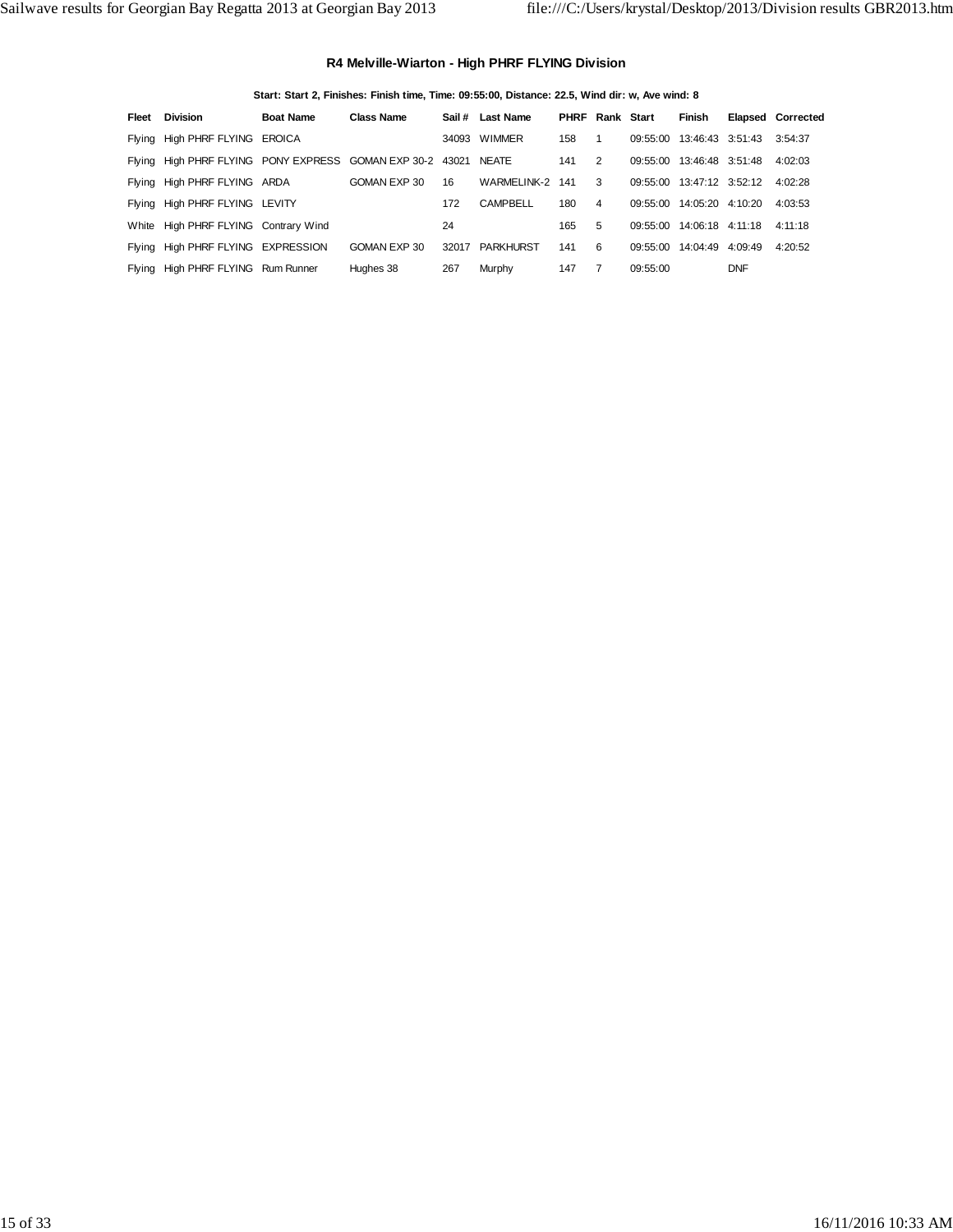### **R5 Wiarton-White Cld - High PHRF FLYING Division**

### **Start: Start 2, Finishes: Finish time, Time: 09:37:00, Wind dir: w, Ave wind: 5**

| Fleet | Division                                                        | <b>Boat Name</b> | <b>Class Name</b> |       | Sail # Last Name | <b>PHRF Rank Start</b> |                | Finish                            | <b>Elapsed Corrected</b> |
|-------|-----------------------------------------------------------------|------------------|-------------------|-------|------------------|------------------------|----------------|-----------------------------------|--------------------------|
|       | Flying High PHRF FLYING EROICA                                  |                  |                   | 34093 | <b>WIMMER</b>    | 158                    | $\mathbf{1}$   | 09:37:00 11:52:27 2:15:27         | 2:17:09                  |
|       | Flying High PHRF FLYING LEVITY                                  |                  |                   | 172   | CAMPBELL         | 180                    | 2              | 09:37:00 11:59:58 2:22:58 2:19:17 |                          |
|       | White High PHRF FLYING Contrary Wind                            |                  |                   | 24    |                  | 165                    | 3              | 09:37:00 11:58:19 2:21:19         | 2:21:19                  |
|       | Flying High PHRF FLYING EXPRESSION                              |                  | GOMAN EXP 30      | 32017 | PARKHURST        | 141                    | $\overline{4}$ | 09:37:00 11:56:02 2:19:02 2:25:11 |                          |
|       | Flying High PHRF FLYING ARDA                                    |                  | GOMAN EXP 30      | 16    | WARMELINK-2      | 141                    | 5              | 09:37:00 11:56:04 2:19:04         | 2:25:13                  |
|       | Flying High PHRF FLYING PONY EXPRESS GOMAN EXP 30-2 43021 NEATE |                  |                   |       |                  | 141                    | 6              | 09:37:00 11:56:38 2:19:38         | 2:25:49                  |
|       | Flying High PHRF FLYING Rum Runner                              |                  | Hughes 38         | 267   | Murphy           | 147                    | 7              | 09:37:00 12:00:03 2:23:03 2:27:45 |                          |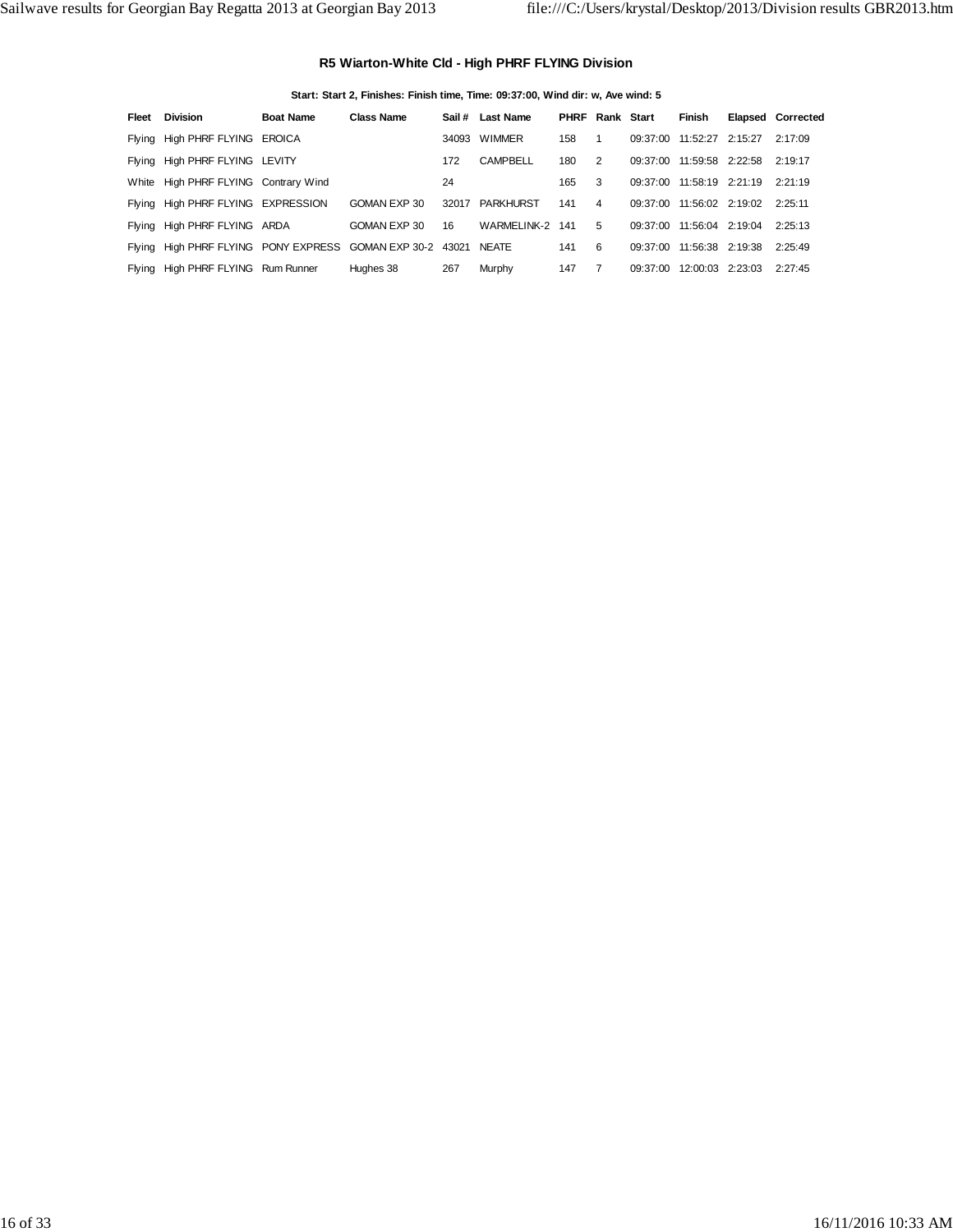### **R6 White Cld-Hay - High PHRF FLYING Division**

**Start: Start 2, Finishes: Finish time, Time: 13:12:00, Distance: 7.5, Wind dir: w, Ave wind: 10**

| Fleet | Division                                                        | <b>Boat Name</b> | <b>Class Name</b> |       | Sail # Last Name | <b>PHRF Rank Start</b> |                | Finish                      | <b>Elapsed Corrected</b> |
|-------|-----------------------------------------------------------------|------------------|-------------------|-------|------------------|------------------------|----------------|-----------------------------|--------------------------|
|       | Flying High PHRF FLYING EROICA                                  |                  |                   | 34093 | <b>WIMMER</b>    | 158                    | $\overline{1}$ | 13:12:00  14:34:12  1:22:12 | 1:23:14                  |
|       | Flying High PHRF FLYING LEVITY                                  |                  |                   | 172   | CAMPBELL         | 180                    | 2              | 13:12:00  14:39:11  1:27:11 | 1:24:56                  |
|       | Flying High PHRF FLYING PONY EXPRESS GOMAN EXP 30-2 43021 NEATE |                  |                   |       |                  | 141                    | 3              | 13:12:00 14:34:35 1:22:35   | 1:26:14                  |
|       | Flying High PHRF FLYING ARDA                                    |                  | GOMAN EXP 30      | 16    | WARMELINK-2 141  |                        | $\overline{4}$ | 13:12:00 14:35:23 1:23:23   | 1:27:04                  |
|       | Flying High PHRF FLYING EXPRESSION                              |                  | GOMAN EXP 30      | 32017 | PARKHURST        | 141                    | 5              | 13:12:00 14:38:00 1:26:00   | 1:29:48                  |
|       | White High PHRF FLYING Contrary Wind                            |                  |                   | 24    |                  | 165                    | 6              | 13:12:00 14:43:48 1:31:48   | 1:31:48                  |
|       | Flying High PHRF FLYING Rum Runner                              |                  | Hughes 38         | 267   | Murphy           | 147                    | $\overline{7}$ | 13:12:00  14:42:05  1:30:05 | 1:33:02                  |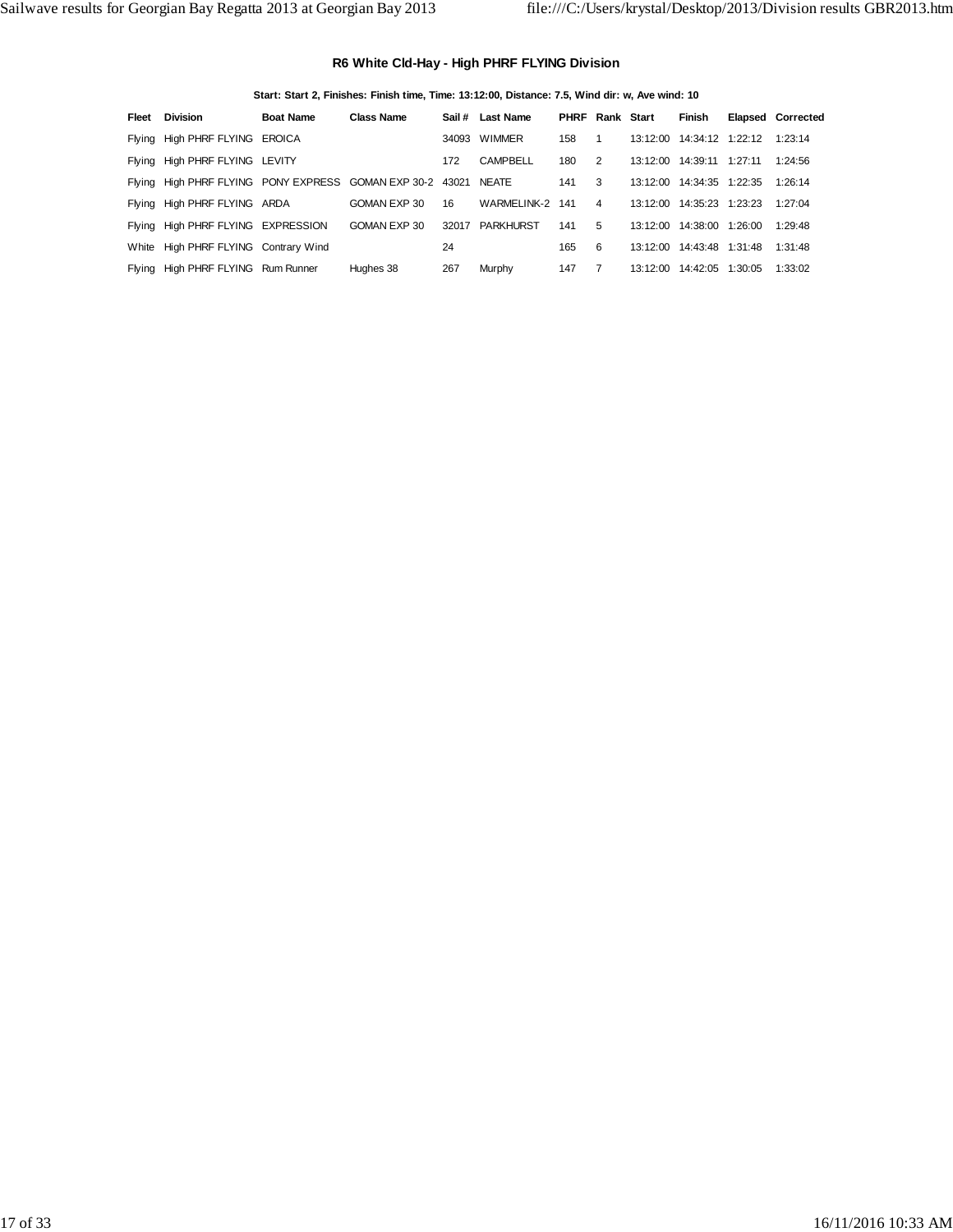### **R7 White Cld-Meaford - High PHRF FLYING Division**

### **Start: Start 2, Finishes: Finish time, Time: 08:35:00, Distance: 24.5, Wind dir: Nw, Ave wind: 9.3**

| Fleet  | Division                                                  | <b>Boat Name</b> | <b>Class Name</b> |       | Sail # Last Name | <b>PHRF Rank Start</b> |   | Finish                    |         | <b>Elapsed Corrected</b> |
|--------|-----------------------------------------------------------|------------------|-------------------|-------|------------------|------------------------|---|---------------------------|---------|--------------------------|
|        | Flying High PHRF FLYING LEVITY                            |                  |                   | 172   | <b>CAMPBELL</b>  | 180                    | 1 | 08:35:00 13:18:44 4:43:44 |         | 4:36:25                  |
| Flying | High PHRF FLYING EROICA                                   |                  |                   | 34093 | <b>WIMMER</b>    | 158                    | 2 | 08:35:00 13:11:03 4:36:03 |         | 4:39:30                  |
|        | Flying High PHRF FLYING PONY EXPRESS GOMAN EXP 30-2 43021 |                  |                   |       | NEATE            | 141                    | 3 | 08:35:00 13:07:24 4:32:24 |         | 4:44:27                  |
|        | Flying High PHRF FLYING Rum Runner                        |                  | Hughes 38         | 267   | Murphy           | 147                    | 4 | 08:35:00 13:12:31         | 4:37:31 | 4:46:38                  |
|        | White High PHRF FLYING Contrary Wind                      |                  |                   | 24    |                  | 165                    | 5 | 08:35:00 13:21:46 4:46:46 |         | 4:46:46                  |
|        | Flying High PHRF FLYING ARDA                              |                  | GOMAN EXP 30      | 16    | WARMELINK-2 141  |                        | 6 | 08:35:00 13:11:13 4:36:13 |         | 4:48:26                  |
| Flvina | High PHRF FLYING EXPRESSION                               |                  | GOMAN EXP 30      | 32017 | PARKHURST        | 141                    | 7 | 08:35:00 13:18:58         | 4:43:58 | 4:56:32                  |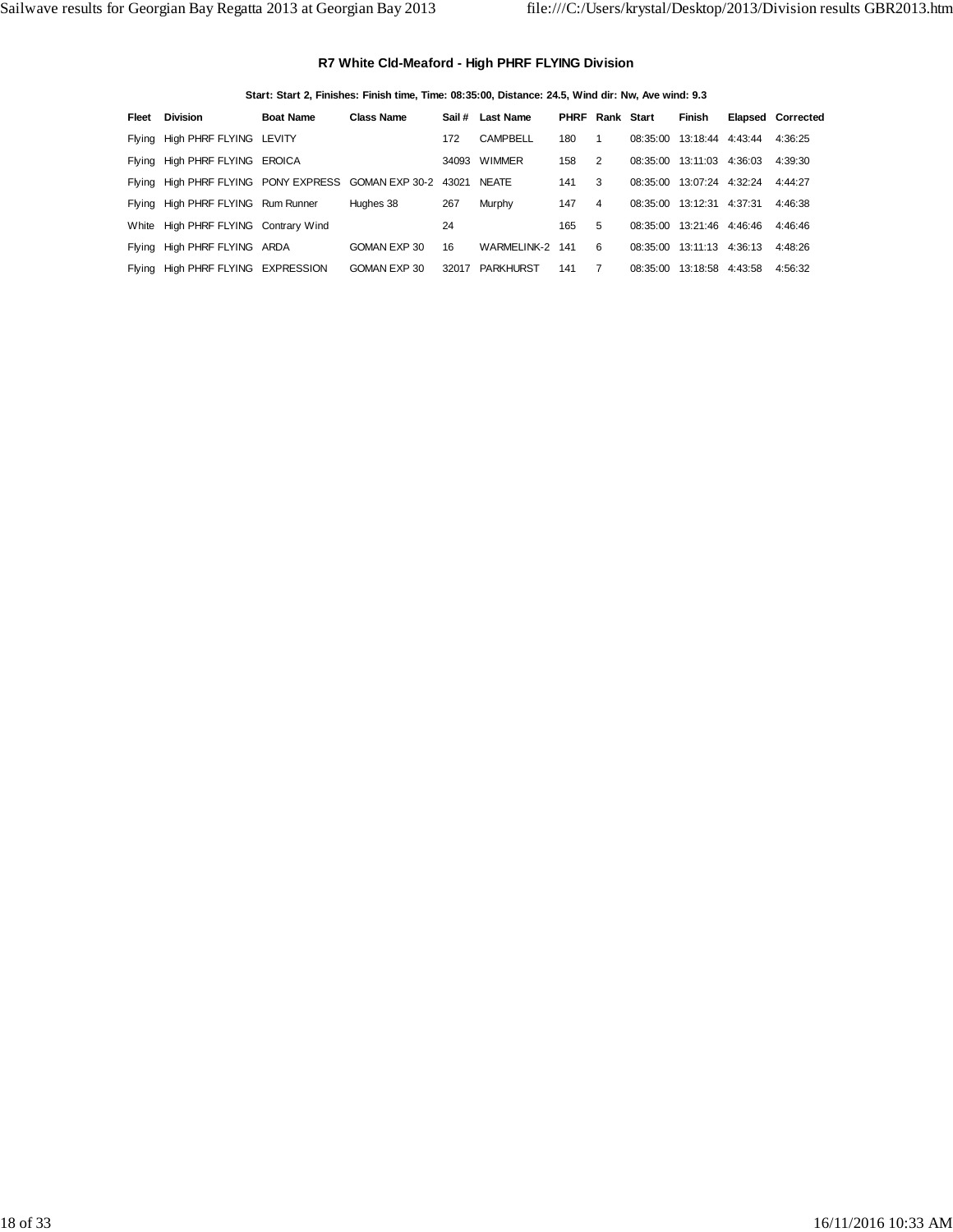### **R1 Owen-White Cld - Low PHRF White Division - Monday**

**Start: Start 3, Finishes: Finish time, Time: 09:45:00, Distance: 18.5 nm, Wind dir: Nw, Ave wind: 8 knots**

| <b>Fleet</b> Division          | <b>Boat Name</b> | <b>Class Name</b>                                       |           | Sail # Last Name    | <b>PHRF Rank Start</b> |                |          | Finish                    |            | <b>Elapsed Corrected</b> |
|--------------------------------|------------------|---------------------------------------------------------|-----------|---------------------|------------------------|----------------|----------|---------------------------|------------|--------------------------|
| White Low PHRF White GRIZZLY   |                  | GOMAN EXP 30                                            |           | 34335 WILSON        | 162                    | 1.             |          | 09:45:00 14:36:35 4:51:35 |            | 4:53:08                  |
| White Low PHRF White KILTY     |                  | TARTAN 33                                               | 159       | <b>HUGHES</b>       | 180                    | 2              |          | 09:45:00 14:46:53 5:01:53 |            | 4:54:06                  |
| White Low PHRF White QAMOTIQ   |                  |                                                         |           | 54363 CAMPBELL      | 139                    | 3              |          | 09:45:00 14:30:33 4:45:33 |            | 4:59:17                  |
| White Low PHRF White PEDLERA   |                  |                                                         | 15        | <b>BODDY</b>        | 196                    | $\overline{4}$ |          | 09:45:00 15:06:59 5:21:59 |            | 5:05:17                  |
| White Low PHRF White THE PERK  |                  |                                                         |           | 64012 ROBERTSON 114 |                        | 5              |          | 09:45:00 14:38:26 4:53:26 |            | 5:22:28                  |
|                                |                  | White Low PHRF White NINTH WAVE CATALINA 320-1/2 WK 676 |           | COLE                | 183                    | 6              |          | 09:45:00 15:24:37 5:39:37 |            | 5:29:09                  |
| White Low PHRF White SHANNON I |                  | CAC30 > 506                                             | 428       | OWSTON              | 195                    | $\overline{7}$ | 09:45:00 |                           | <b>DNS</b> |                          |
| White Low PHRF White SILK      |                  |                                                         | NONE KERR |                     | 159                    | 7              | 09:45:00 |                           | <b>OCS</b> |                          |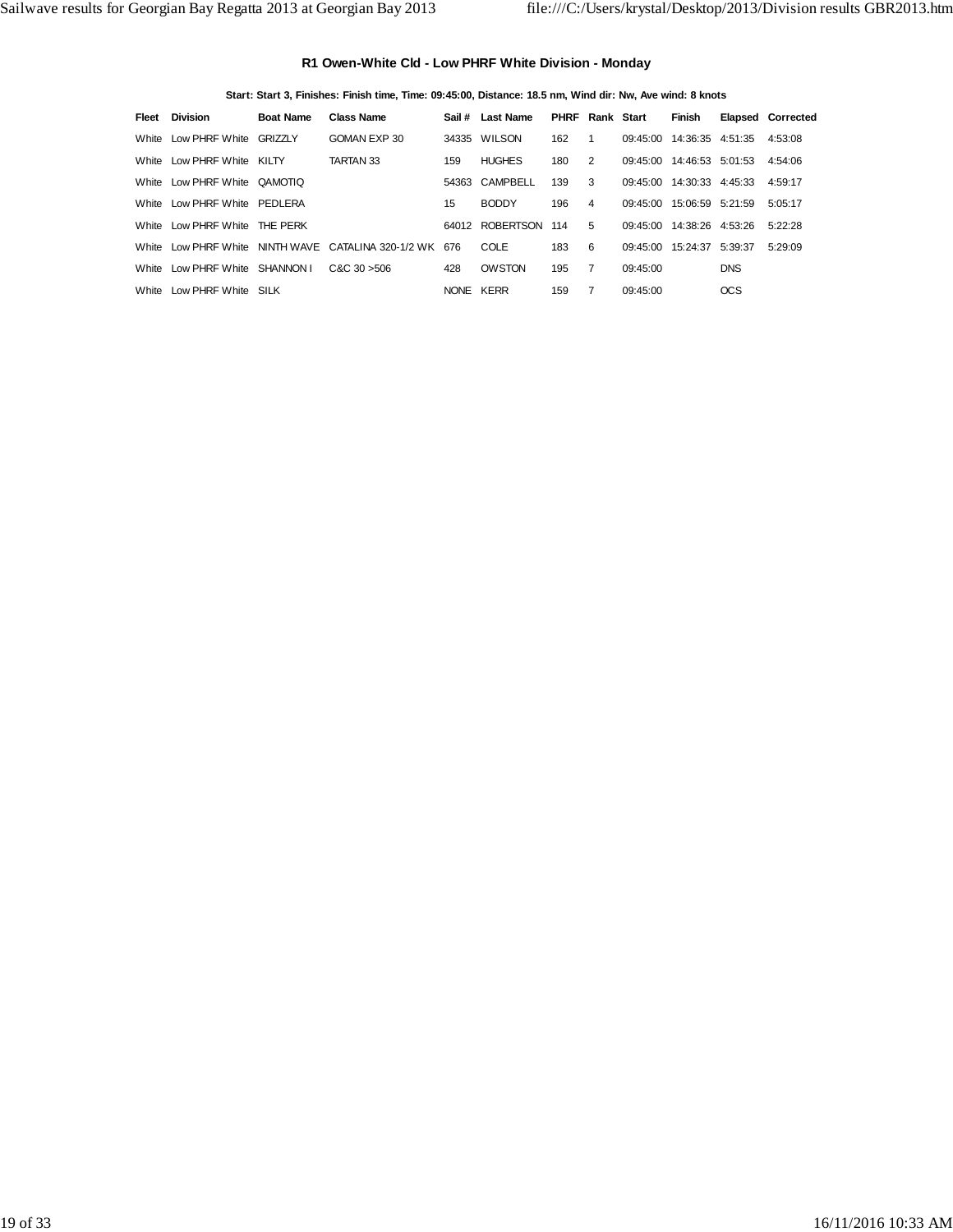### **R2 Hope-Lions - Low PHRF White Division - Tuesday**

### **Start: Start 3, Finishes: Finish time, Time: 09:55:00, Wind dir: w, Ave wind: 3.5 knots**

| Fleet | Division                 | <b>Boat Name</b> | <b>Class Name</b>                  |             | Sail # Last Name | <b>PHRF Rank Start</b> |    |          | Finish           |            | <b>Elapsed Corrected</b> |
|-------|--------------------------|------------------|------------------------------------|-------------|------------------|------------------------|----|----------|------------------|------------|--------------------------|
| White | Low PHRF White SHANNON I |                  | CAC.30 > 506                       | 428         | OWSTON           | 195                    | 1. | 09:55:00 | 16:31:09 6:36:09 |            | 6:16:13                  |
| White | Low PHRF White GRIZZLY   |                  | GOMAN EXP 30                       | 34335       | WILSON           | 162                    | 2  | 09:55:00 | 16:32:17 6:37:17 |            | 6:39:24                  |
| White | Low PHRF White PEDLERA   |                  |                                    | 15          | <b>BODDY</b>     | 196                    | 3  | 09:55:00 | 17:00:25 7:05:25 |            | 6:43:21                  |
| White | Low PHRF White KILTY     |                  | TARTAN 33                          | 159         | <b>HUGHES</b>    | 180                    | 4  | 09:55:00 | 16:49:32 6:54:32 |            | 6:43:50                  |
|       | White Low PHRF White     | QAMOTIO          |                                    |             | 54363 CAMPBELL   | 139                    | 5  | 09:55:00 | 16:28:03 6:33:03 |            | 6:51:58                  |
|       | White Low PHRF White     | THE PERK         |                                    |             | 64012 ROBERTSON  | 114                    | 6  | 09:55:00 | 16:27:45 6:32:45 |            | 7:11:37                  |
| White | Low PHRF White SILK      |                  |                                    | <b>NONE</b> | KERR             | 159                    | 7  | 09:55:00 | 17:42:41 7:47:41 |            | 7:52:41                  |
| White | Low PHRF White           |                  | NINTH WAVE CATALINA 320-1/2 WK 676 |             | COLE             | 183                    | 8  | 09:55:00 |                  | <b>DNF</b> |                          |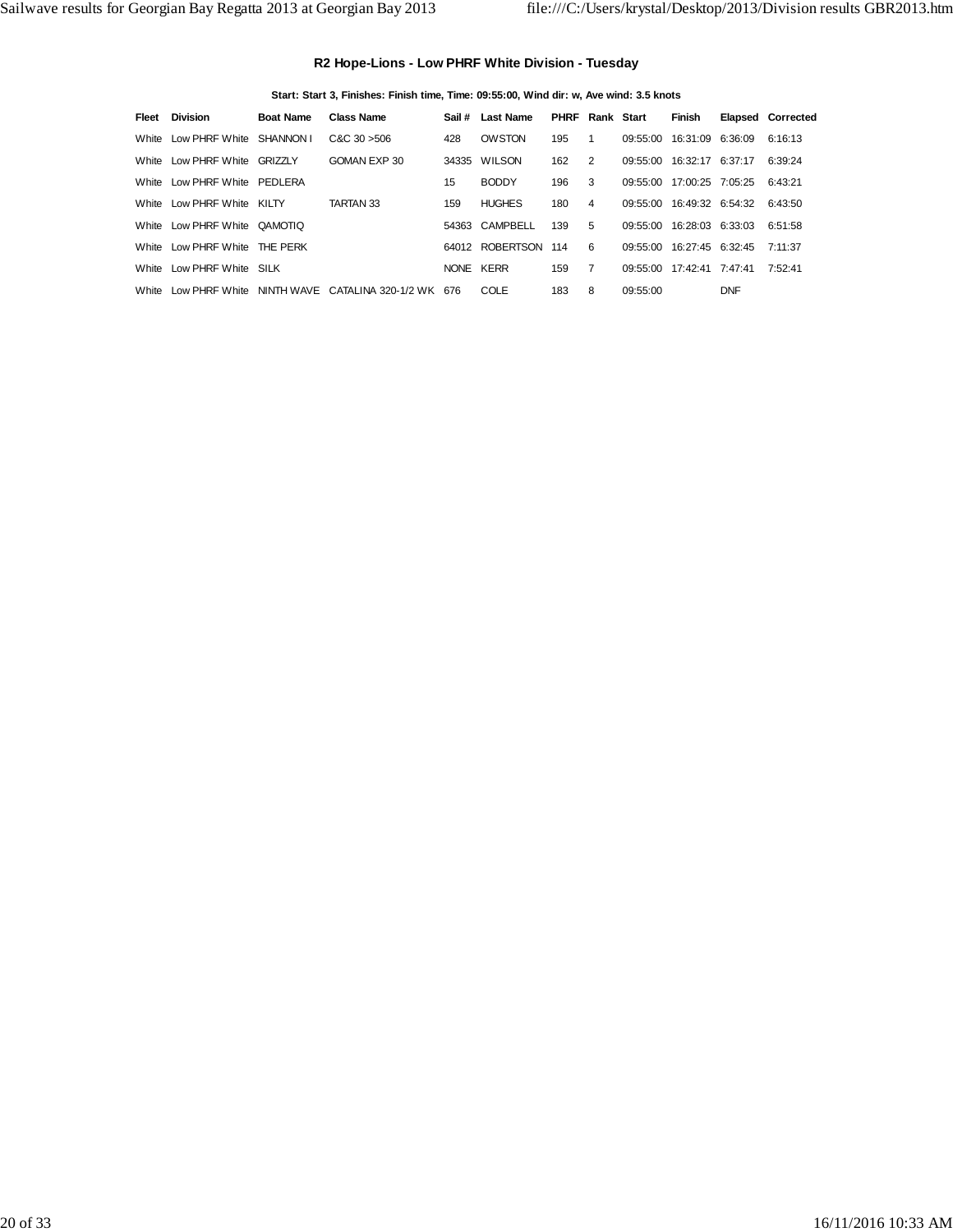### **R3 Lions-Melville - Low PHRF White Division**

**Start: Start 3, Finishes: Finish time, Time: 09:45:00, Distance: 20 nm, Wind dir: N, Ave wind: 4.1**

|       | <b>Fleet</b> Division          | <b>Boat Name</b> | <b>Class Name</b>                                 |           | Sail # Last Name    | <b>PHRF Rank Start</b> |                |                           | Finish |            | <b>Elapsed Corrected</b> |
|-------|--------------------------------|------------------|---------------------------------------------------|-----------|---------------------|------------------------|----------------|---------------------------|--------|------------|--------------------------|
|       | White Low PHRF White SHANNON I |                  | CAC30 > 506                                       | 428       | OWSTON              | 195                    | 1              | 09:45:00 15:39:23 5:54:23 |        |            | 5:36:33                  |
|       | White Low PHRF White QAMOTIO   |                  |                                                   |           | 54363 CAMPBELL      | 139                    | 2              | 09:45:00 15:25:42 5:40:42 |        |            | 5:57:05                  |
|       | White Low PHRF White THE PERK  |                  |                                                   |           | 64012 ROBERTSON 114 |                        | 3              | 09:45:00 15:33:39 5:48:39 |        |            | 6:23:09                  |
|       | White Low PHRF White GRIZZLY   |                  | GOMAN EXP 30                                      |           | 34335 WILSON        | 162                    | 4              | 09:45:00 16:08:20 6:23:20 |        |            | 6:25:22                  |
|       | White Low PHRF White KILTY     |                  | TARTAN 33                                         | 159       | <b>HUGHES</b>       | 180                    | 5              | 09:45:00 16:35:46 6:50:46 |        |            | 6:40:10                  |
|       | White Low PHRF White SILK      |                  |                                                   | NONE KERR |                     | 159                    | 6              | 09:45:00 17:14:28 7:29:28 |        |            | 7:34:17                  |
|       | White Low PHRF White PEDLERA   |                  |                                                   | 15        | <b>BODDY</b>        | 196                    | $\overline{7}$ | 10:35:00                  |        | <b>DNS</b> |                          |
| White |                                |                  | Low PHRF White NINTH WAVE CATALINA 320-1/2 WK 676 |           | COLE                | 183                    | $\overline{7}$ | 10:35:00                  |        | <b>DNF</b> |                          |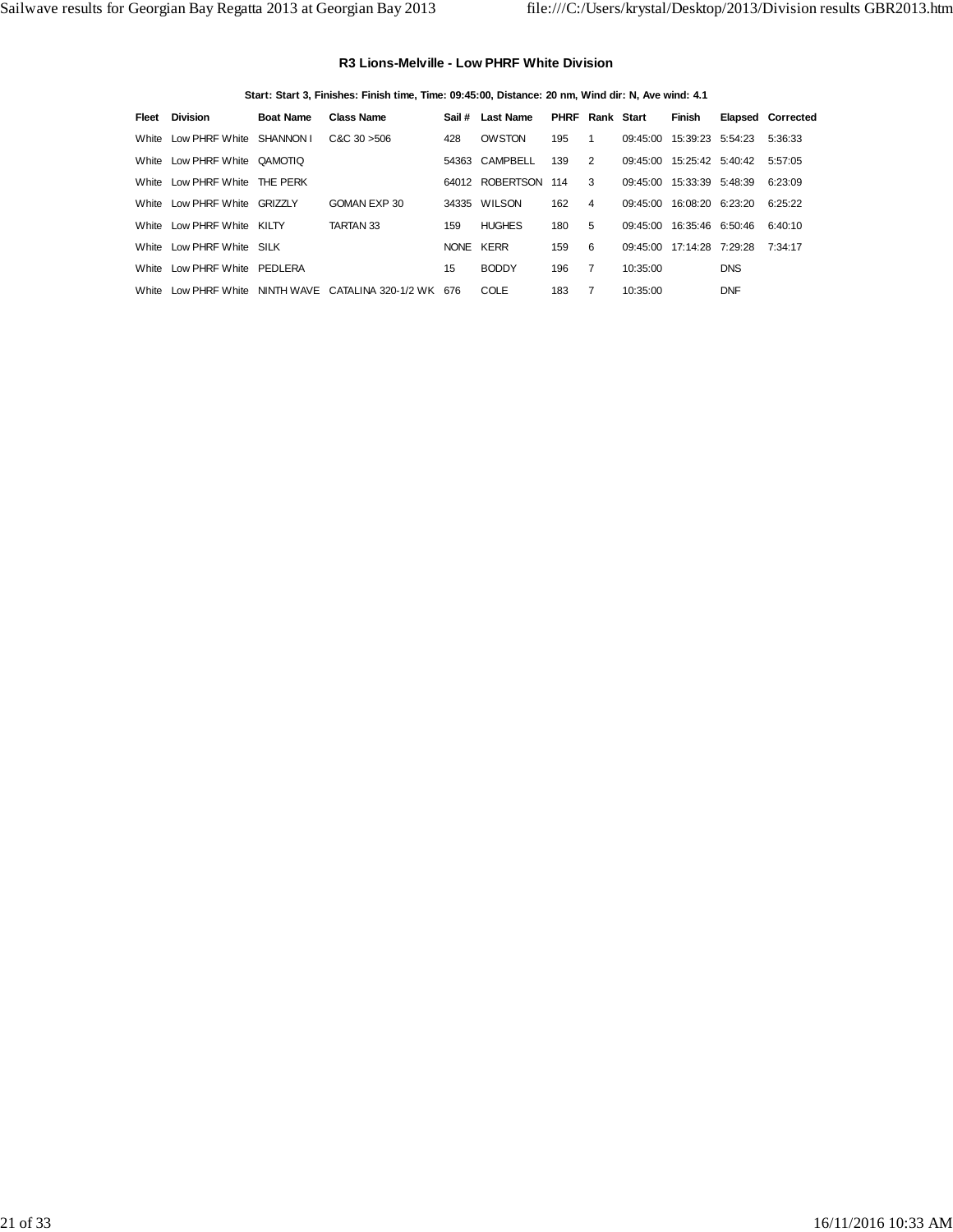### **R4 Melville-Wiarton - Low PHRF White Division**

|  | Start: Start 3. Finishes: Finish time. Time: 10:05:00. Distance: 22.5. Wind dir: w. Ave wind: 8 |  |  |  |  |
|--|-------------------------------------------------------------------------------------------------|--|--|--|--|
|  |                                                                                                 |  |  |  |  |

| Fleet | Division                 | <b>Boat Name</b> | <b>Class Name</b>              | Sail #    | Last Name       | <b>PHRF Rank Start</b> |   |          | Finish                      | Elapsed Corrected |
|-------|--------------------------|------------------|--------------------------------|-----------|-----------------|------------------------|---|----------|-----------------------------|-------------------|
| White | Low PHRF White SHANNON I |                  | CAC.30 > 506                   | 428       | OWSTON          | 195                    | 1 | 10:05:00 | 14:01:23 3:56:23            | 3:44:30           |
| White | Low PHRF White KILTY     |                  | <b>TARTAN 33</b>               | 159       | <b>HUGHES</b>   | 180                    | 2 | 10:05:00 | 14:05:49 4:00:49            | 3:54:36           |
| White | Low PHRF White           | QAMOTIO          |                                |           | 54363 CAMPBELL  | 139                    | 3 |          | 10:05:00  13:51:18  3:46:18 | 3:57:11           |
| White | Low PHRF White GRIZZLY   |                  | GOMAN EXP 30                   |           | 34335 WILSON    | 162                    | 4 | 10:05:00 | 14:01:45 3:56:45            | 3:58:01           |
| White | Low PHRF White           | THE PERK         |                                |           | 64012 ROBERTSON | 114                    | 5 | 10:05:00 | 13:48:19 3:43:19            | 4:05:25           |
| White | Low PHRF White           | PEDLERA          |                                | 15        | <b>BODDY</b>    | 196                    | 6 | 10:05:00 | 14:35:08 4:30:08            | 4:16:07           |
| White | Low PHRF White           |                  | NINTH WAVE CATALINA 320-1/2 WK | 676       | COLE            | 183                    | 7 | 10:05:00 | 14:38:35 4:33:35            | 4:25:09           |
| White | Low PHRF White SILK      |                  |                                | NONE KERR |                 | 159                    | 8 | 10:05:00 | 15:17:42 5:12:42            | 5:16:03           |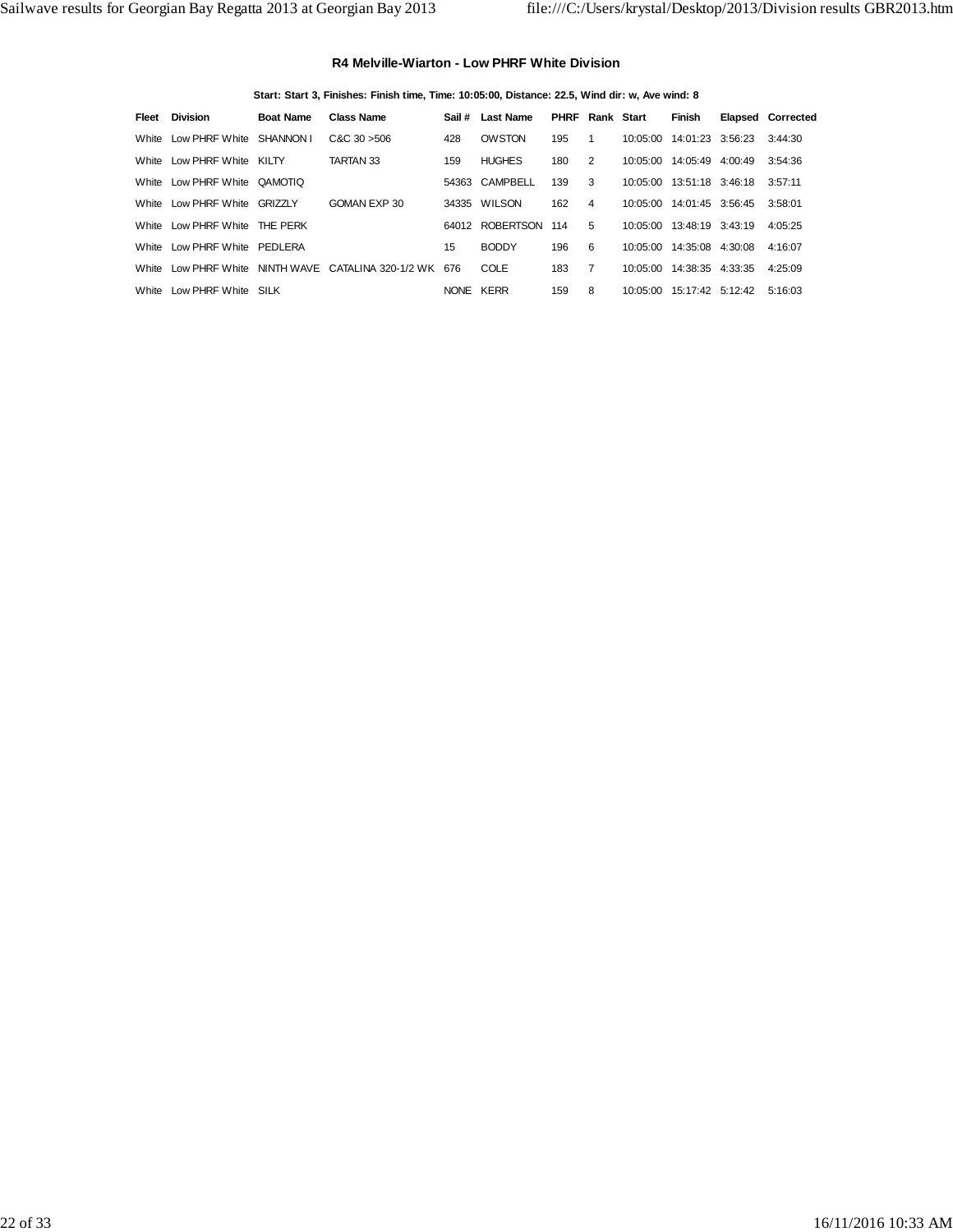### **R5 Wiarton-White Cld - Low PHRF White Division**

### **Start: Start 3, Finishes: Finish time, Time: 09:47:00, Wind dir: w, Ave wind: 5**

| <b>PHRF Rank Start</b><br><b>Elapsed Corrected</b><br>Finish     |  | Sail # Last Name |             | <b>Class Name</b>                                       | <b>Boat Name</b> | Division                     | Fleet |
|------------------------------------------------------------------|--|------------------|-------------|---------------------------------------------------------|------------------|------------------------------|-------|
| 195<br>12:03:58 2:16:58<br>09:47:00<br>2:10:05<br>1              |  | OWSTON           | 428         | CAC.30 > 506                                            |                  | Low PHRF White SHANNON I     | White |
| 196<br>2<br>$12:11:15$ $2:24:15$<br>09:47:00<br>2:16:46          |  | <b>BODDY</b>     | 15          |                                                         |                  | White Low PHRF White PEDLERA |       |
| 180<br>3<br>12:07:26 2:20:26<br>09:47:00<br>2:16:49              |  | <b>HUGHES</b>    | 159         | TARTAN 33                                               |                  | Low PHRF White KILTY         | White |
| 162<br>4<br>12:04:07 2:17:07<br>09:47:00<br>2:17:51              |  | 34335 WILSON     |             | GOMAN EXP 30                                            |                  | Low PHRF White GRIZZLY       | White |
| 139<br>5<br>11:59:48 2:12:48<br>09:47:00<br>2:19:11              |  | 54363 CAMPBELL   |             |                                                         |                  | Low PHRF White QAMOTIQ       | White |
| 183<br>6<br>12:20:57 2:33:57<br>09:47:00<br>2:29:13              |  | COLE             |             | White Low PHRF White NINTH WAVE CATALINA 320-1/2 WK 676 |                  |                              |       |
| $\overline{7}$<br>12:05:55 2:18:55<br>114<br>09:47:00<br>2:32:40 |  | 64012 ROBERTSON  |             |                                                         | THE PERK         | Low PHRF White               | White |
| <b>DNS</b><br>159<br>8<br>09:47:00                               |  | KERR             | <b>NONE</b> |                                                         |                  | Low PHRF White SILK          | White |
|                                                                  |  |                  |             |                                                         |                  |                              |       |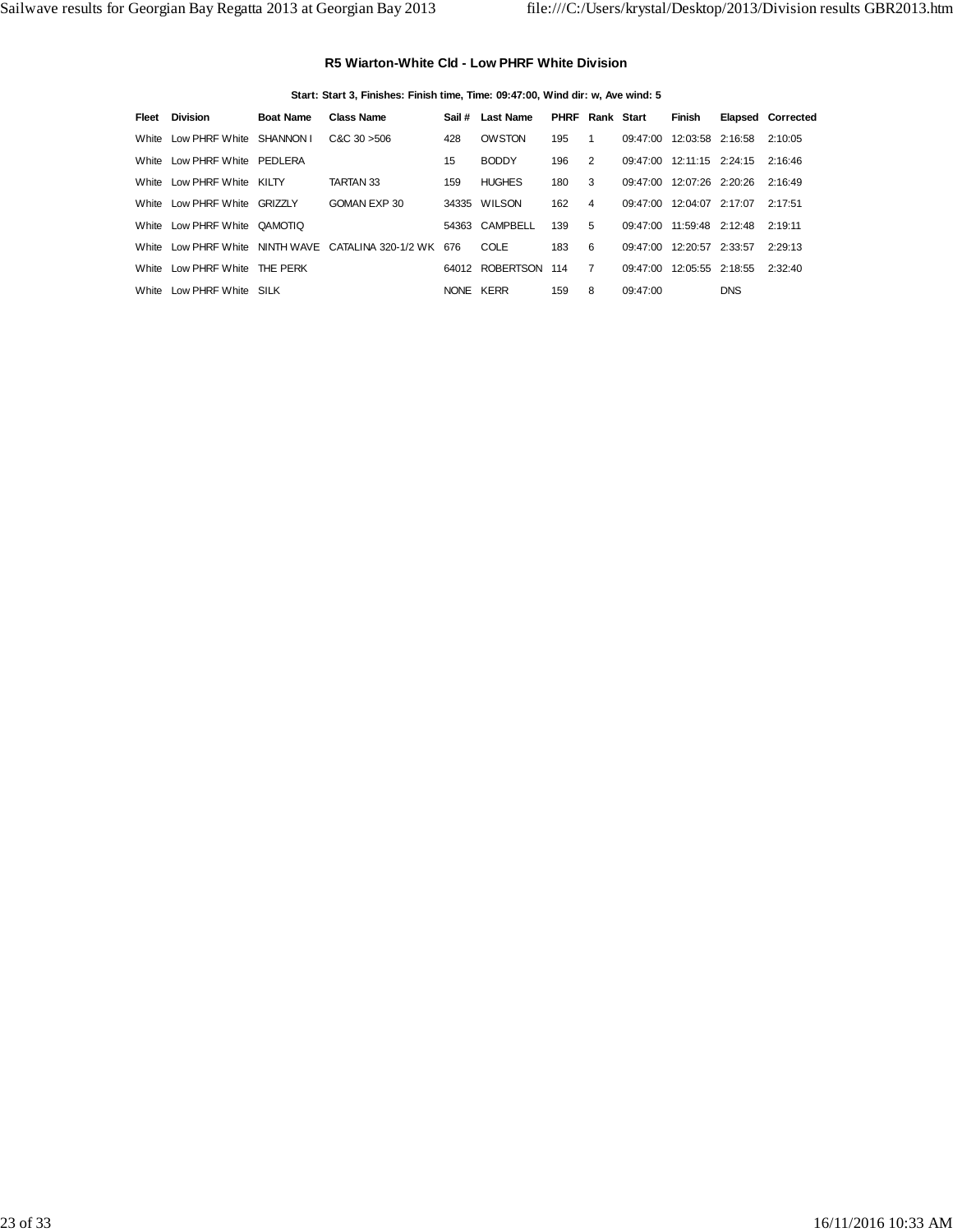### **R6 White Cld-Hay - Low PHRF White Division**

**Start: Start 3, Finishes: Finish time, Time: 13:22:00, Distance: 7.5, Wind dir: w, Ave wind: 10**

| Fleet | Division                 | <b>Boat Name</b> | <b>Class Name</b>                  |           | Sail # Last Name | <b>PHRF Rank Start</b> |   |          | Finish                    |            | Elapsed Corrected |
|-------|--------------------------|------------------|------------------------------------|-----------|------------------|------------------------|---|----------|---------------------------|------------|-------------------|
| White | Low PHRF White SHANNON I |                  | CAC.30 > 506                       | 428       | OWSTON           | 195                    | 1 | 13:22:00 | 14:45:48 1:23:48          |            | 1:19:35           |
| White | Low PHRF White KILTY     |                  | TARTAN 33                          | 159       | <b>HUGHES</b>    | 180                    | 2 | 13:22:00 | 14:47:03 1:25:03          |            | 1:22:51           |
| White | Low PHRF White QAMOTIO   |                  |                                    |           | 54363 CAMPBELL   | 139                    | 3 | 13:22:00 | 14:42:09 1:20:09          |            | 1:24:00           |
| White | Low PHRF White GRIZZLY   |                  | GOMAN EXP 30                       |           | 34335 WILSON     | 162                    | 4 | 13:22:00 | 14:46:33 1:24:33          |            | 1:25:00           |
| White | Low PHRF White           | THE PERK         |                                    |           | 64012 ROBERTSON  | 114                    | 5 | 13:22:00 | 14:42:51 1:20:51          |            | 1:28:51           |
| White | Low PHRF White PEDLERA   |                  |                                    | 15        | <b>BODDY</b>     | 196                    | 6 |          | 13:22:00 15:09:27 1:47:27 |            | 1:41:52           |
| White | Low PHRF White           |                  | NINTH WAVE CATALINA 320-1/2 WK 676 |           | COLE             | 183                    | 7 | 13:22:00 | 15:09:12 1:47:12          |            | 1:43:54           |
| White | Low PHRF White SILK      |                  |                                    | NONE KERR |                  | 159                    | 8 | 13:22:00 |                           | <b>DNS</b> |                   |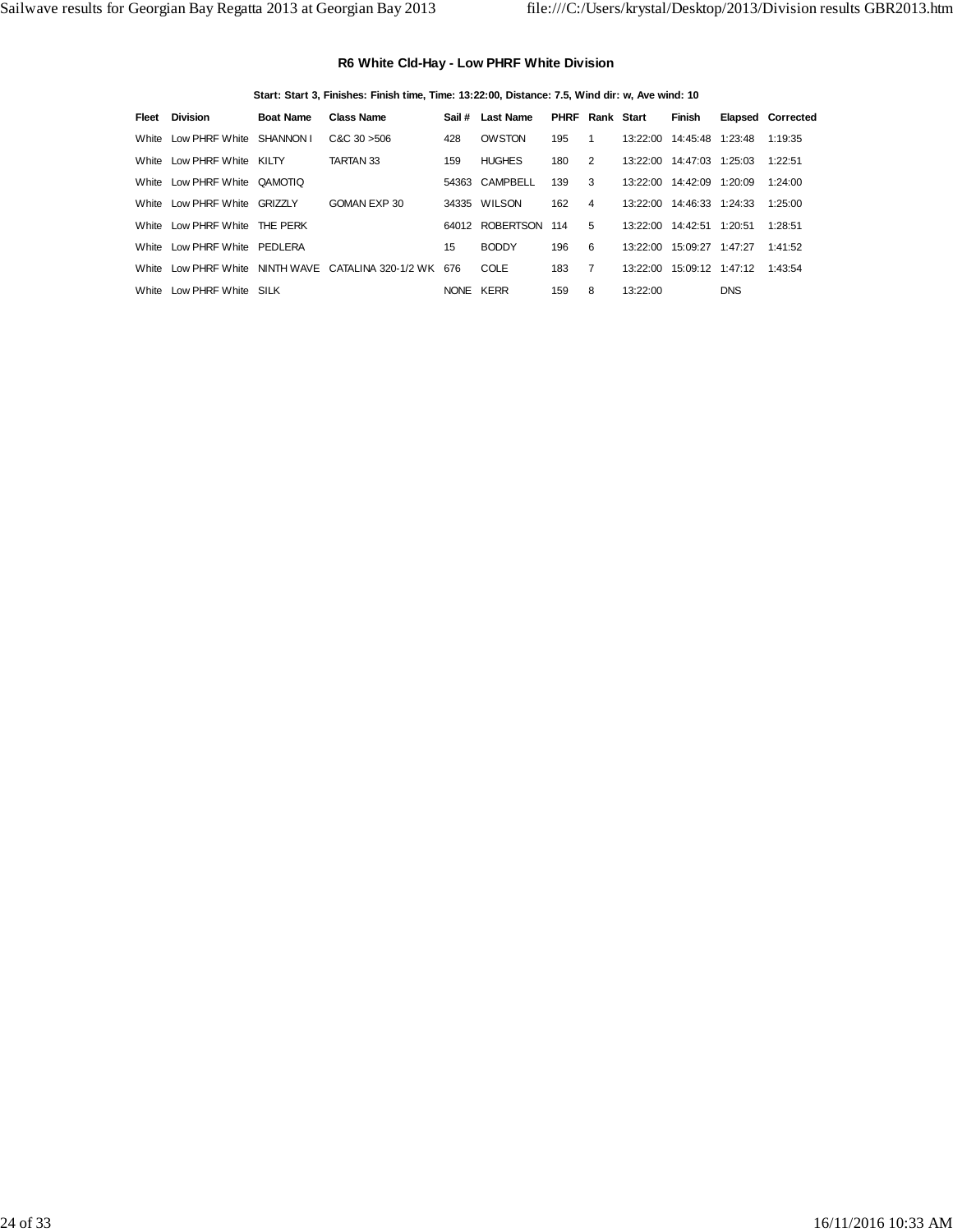### **R7 White Cld-Meaford - Low PHRF White Division**

### **Start: Start 3, Finishes: Finish time, Time: 08:45:00, Distance: 24.5, Wind dir: Nw, Ave wind: 9.3**

| Fleet | Division                 | <b>Boat Name</b> | <b>Class Name</b>                                 |           | Sail # Last Name | <b>PHRF Rank Start</b> |    |          | Finish               |            | Elapsed Corrected |
|-------|--------------------------|------------------|---------------------------------------------------|-----------|------------------|------------------------|----|----------|----------------------|------------|-------------------|
| White | Low PHRF White SHANNON I |                  | CAC.30 > 506                                      | 428       | OWSTON           | 195                    | 1. | 08:45:00 | $13:25:03$ $4:40:03$ |            | 4:25:58           |
| White | Low PHRF White KILTY     |                  | TARTAN 33                                         | 159       | <b>HUGHES</b>    | 180                    | 2  | 08:45:00 | 13:28:27 4:43:27     |            | 4:36:08           |
| White | Low PHRF White GRIZZLY   |                  | GOMAN EXP 30                                      |           | 34335 WILSON     | 162                    | 3  | 08:45:00 | 13:22:33 4:37:33     |            | 4:39:02           |
| White | Low PHRF White QAMOTIO   |                  |                                                   |           | 54363 CAMPBELL   | 139                    | 4  | 08:45:00 | 13:15:49 4:30:49     |            | 4:43:51           |
| White |                          |                  | Low PHRF White NINTH WAVE CATALINA 320-1/2 WK 676 |           | COLE             | 183                    | 5  | 08:45:00 | 13:42:20 4:57:20     |            | 4:48:11           |
| White | Low PHRF White           | THE PERK         |                                                   |           | 64012 ROBERTSON  | 114                    | 6  | 08:45:00 | 13:29:23 4:44:23     |            | 5:12:31           |
| White | Low PHRF White PEDLERA   |                  |                                                   | 15        | <b>BODDY</b>     | 196                    | 7  | 08:45:00 |                      | <b>DNS</b> |                   |
| White | Low PHRF White SILK      |                  |                                                   | NONE KERR |                  | 159                    | 7  | 08:45:00 |                      | <b>DNS</b> |                   |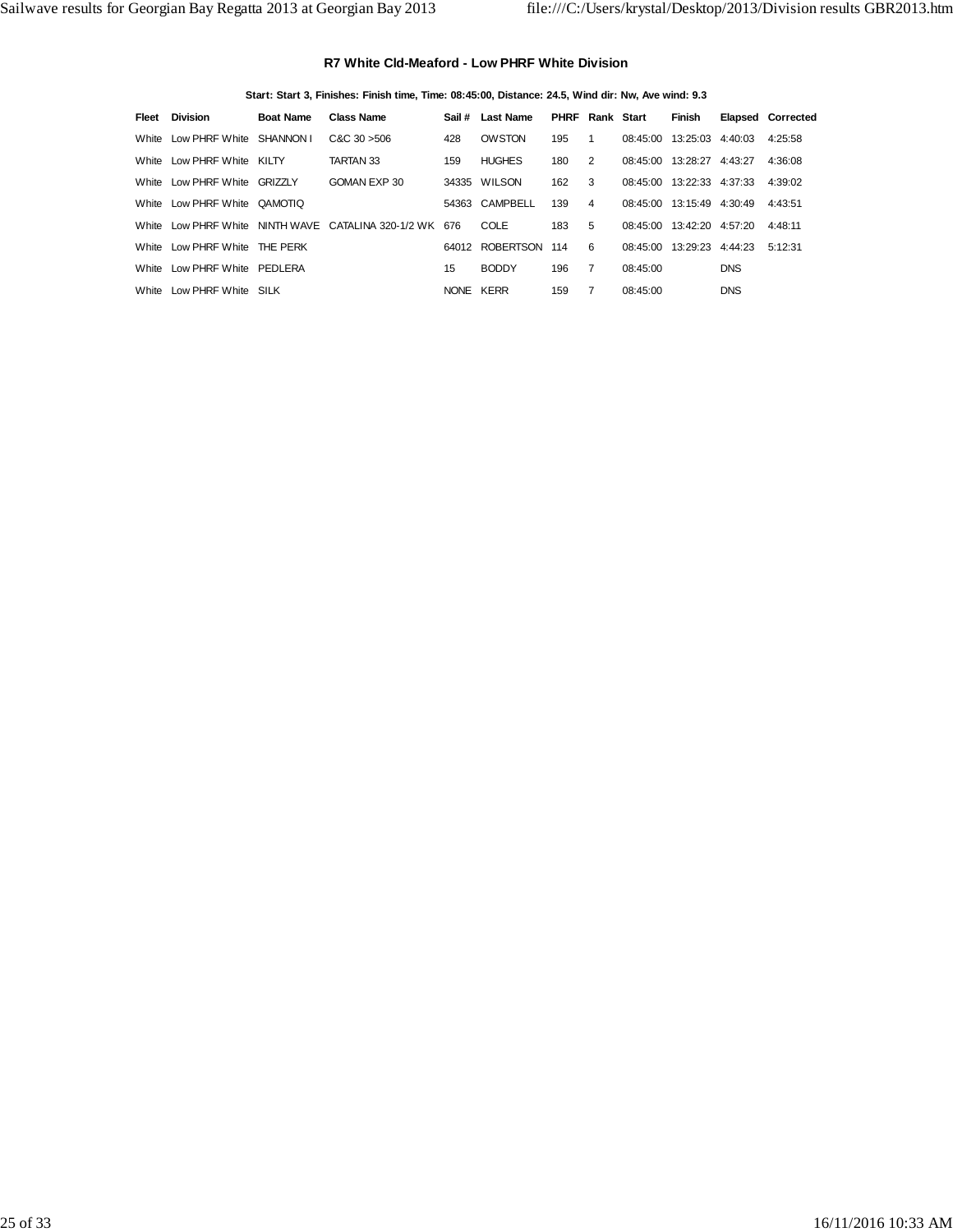### **R1 Owen-White Cld - Low PHRF FLYING Division - Monday**

### **Start: Start 4, Finishes: Finish time, Time: 09:55:00, Distance: 18.5 nm, Wind dir: Nw, Ave wind: 8 knots**

| Fleet  | <b>Division</b>                              | <b>Boat Name</b> | <b>Class Name</b>   | Sail#                     | <b>Last Name</b> | PHRF | Rank Start |          | <b>Finish</b>    |         | <b>Elapsed Corrected</b> |
|--------|----------------------------------------------|------------------|---------------------|---------------------------|------------------|------|------------|----------|------------------|---------|--------------------------|
|        | Flying Low PHRF FLYING BLUE RAVEN            |                  | C&C 39 CUS 1        | 10636 Mainsail BISHOP - 2 |                  | 102  |            | 09:55:00 | 13:58:43         | 4:03:43 | 4:34:13                  |
| Flying | Low PHRF FLYING WINDBURN                     |                  | Abbott 33           | <b>KC15</b>               | Jacob            | 120  | 2          | 09:55:00 | 14:09:32 4:14:32 |         | 4:36:30                  |
| Flying | Low PHRF FLYING FLYING CIRCUS                |                  |                     | 32719                     | <b>COLLINS</b>   | 117  | 3          | 09:55:00 | 14:14:34 4:19:34 |         | 4:43:36                  |
| Flying | Low PHRF FLYING TARGA                        |                  | BENETEAU 1ST 10R ** | CAN 30                    | WOOLNOUGH 87     |      | 4          | 09:55:00 | 14:05:37 4:10:37 |         | 4:50:38                  |
| Flying | Low PHRF FLYING Lucky Dog                    |                  | Santana 35          | 23834                     | Armstrona        | 126  | 5          | 09:55:00 | 14:32:55 4:37:55 |         | 4:58:28                  |
| Flvina | Low PHRF FLYING Elusive                      |                  | J120                | 50306                     | Estill           | 36   | 6          | 09:55:00 | 13:48:57 3:53:57 |         | 5:02:57                  |
| Flvina | Low PHRF FLYING BUSH WHACKER SOVEREL 33-2 IB |                  |                     | 26                        | <b>REE</b>       | 78   |            | 09:55:00 | 14:22:29         | 4:27:29 | 5:16:01                  |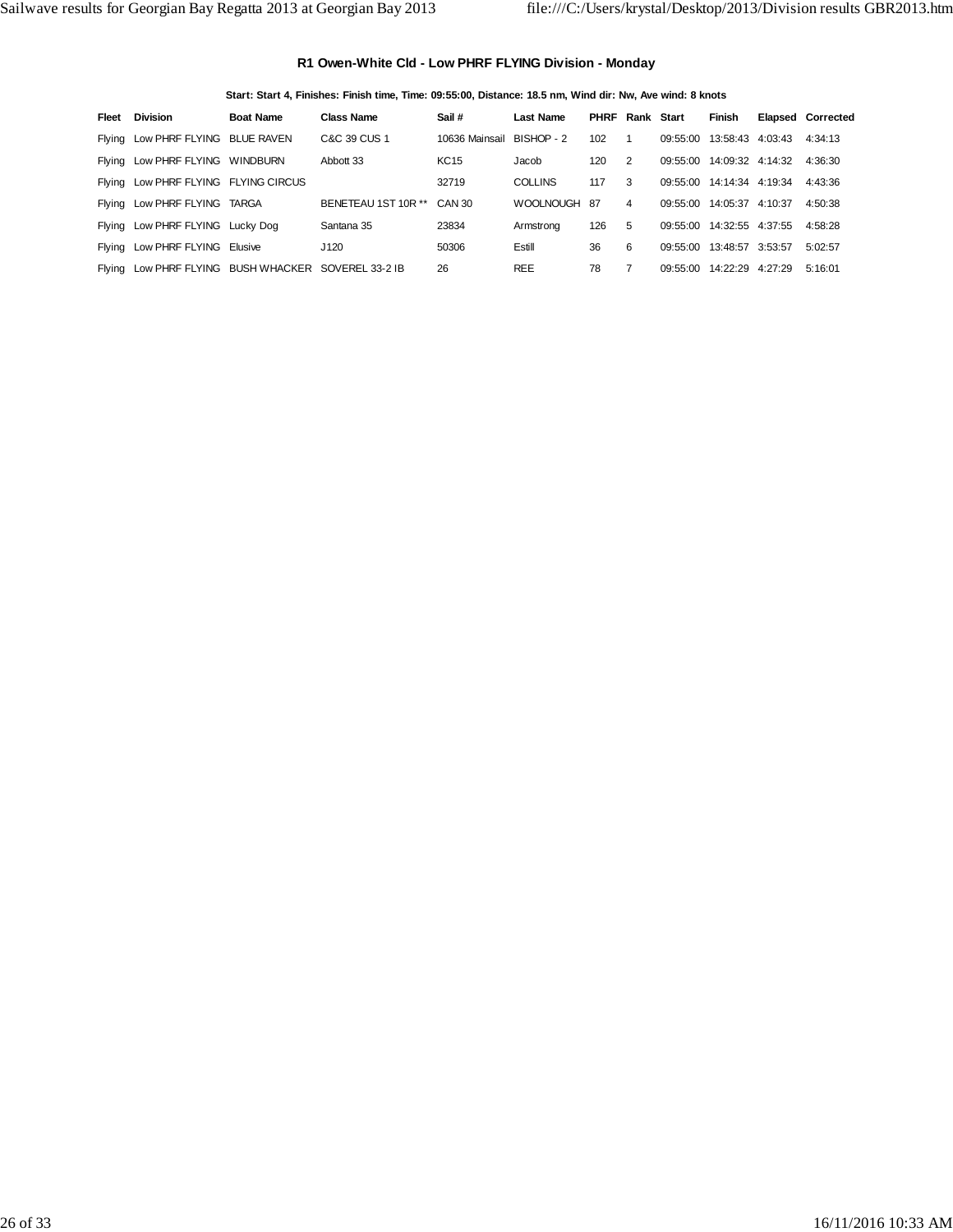### **R2 Hope-Lions - Low PHRF FLYING Division - Tuesday**

### **Start: Start 4, Finishes: Finish time, Time: 10:13:00, Wind dir: w, Ave wind: 3.5 knots**

| Fleet  | <b>Division</b>                              | <b>Boat Name</b> | <b>Class Name</b>   | Sail#                     | Last Name      | <b>PHRF Rank Start</b> |                |          | Finish           |         | <b>Elapsed Corrected</b> |
|--------|----------------------------------------------|------------------|---------------------|---------------------------|----------------|------------------------|----------------|----------|------------------|---------|--------------------------|
| Flying | Low PHRF FLYING FLYING CIRCUS                |                  |                     | 32719                     | <b>COLLINS</b> | 117                    |                | 10:13:00 | 15:57:13 5:44:13 |         | 6:16:05                  |
| Flying | Low PHRF FLYING WINDBURN                     |                  | Abbott 33           | <b>KC15</b>               | Jacob          | 120                    | 2              | 10:13:00 | 16:05:32 5:52:32 |         | 6:22:57                  |
| Flving | Low PHRF FLYING Elusive                      |                  | J120                | 50306                     | Estill         | 36                     | 3              | 10:13:00 | 15:09:58 4:56:58 |         | 6:24:33                  |
| Flying | Low PHRF FLYING Lucky Dog                    |                  | Santana 35          | 23834                     | Armstrona      | 126                    | $\overline{4}$ | 10:13:00 | 16:13:59 6:00:59 |         | 6:27:41                  |
| Flvina | Low PHRF FLYING TARGA                        |                  | BENETEAU 1ST 10R ** | CAN 30                    | WOOLNOUGH 87   |                        | 5              | 10.13:00 | 15:47:52 5:34:52 |         | 6:28:21                  |
| Flvina | Low PHRF FLYING BLUE RAVEN                   |                  | C&C 39 CUS 1        | 10636 Mainsail BISHOP - 2 |                | 102                    | 6              | 10:13:00 | 16:07:01 5:54:01 |         | 6:38:19                  |
| Flving | Low PHRF FLYING BUSH WHACKER SOVEREL 33-2 IB |                  |                     | 26                        | <b>REE</b>     | 78                     |                | 10.1300  | 15:55:27         | 5:42:27 | 6:44:36                  |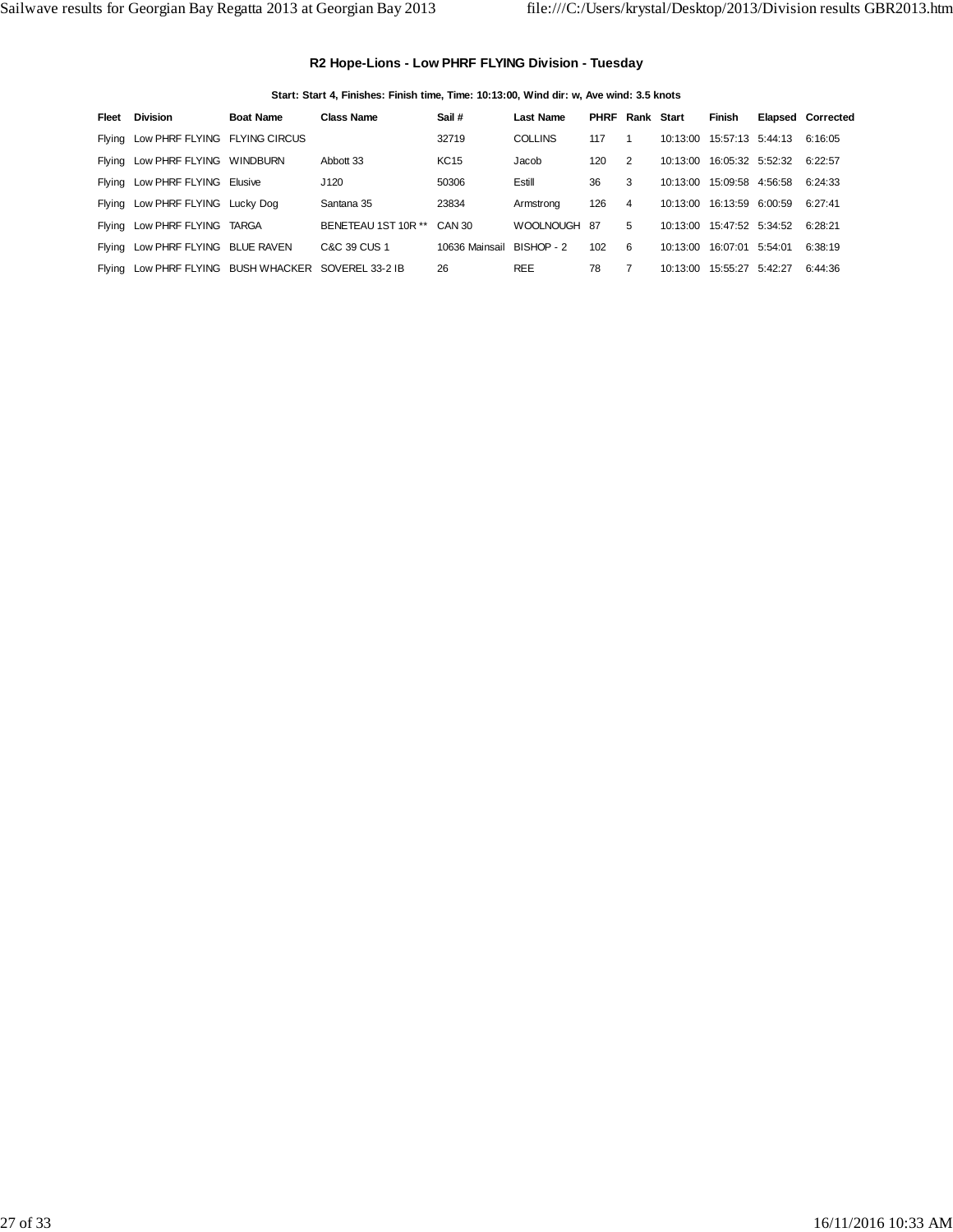### **R3 Lions-Melville - Low PHRF FLYING Division**

### **Start: Start 4, Finishes: Finish time, Time: 09:55:00, Distance: 20 nm, Wind dir: N, Ave wind: 4.1**

| Fleet  | Division                                     | <b>Boat Name</b> | <b>Class Name</b>   | Sail#                     | <b>Last Name</b> | <b>PHRF Rank Start</b> |   |          | Finish                    |         | <b>Elapsed Corrected</b> |
|--------|----------------------------------------------|------------------|---------------------|---------------------------|------------------|------------------------|---|----------|---------------------------|---------|--------------------------|
| Flying | Low PHRF FLYING WINDBURN                     |                  | Abbott 33           | <b>KC15</b>               | Jacob            | 120                    |   | 09:55:00 | 15:09:00 5:14:00          |         | 5:41:06                  |
| Flving | Low PHRF FLYING BLUE RAVEN                   |                  | C&C 39 CUS 1        | 10636 Mainsail BISHOP - 2 |                  | 102                    | 2 | 09:55:00 | 15:12:55 5:17:55          |         | 5:57:42                  |
| Flvina | Low PHRF FLYING TARGA                        |                  | BENETEAU 1ST 10R ** | CAN 30                    | WOOLNOUGH 87     |                        | 3 |          | 09:55:00 15:11:32 5:16:32 |         | 6:07:05                  |
| Flving | Low PHRF FLYING FLYING CIRCUS                |                  |                     | 32719                     | <b>COLLINS</b>   | 117                    | 4 | 09:55:00 | 15:53:30 5:58:30          |         | 6:31:42                  |
| Flying | Low PHRF FLYING Lucky Dog                    |                  | Santana 35          | 23834                     | Armstrona        | 126                    | 5 | 09:55:00 | 16:09:28 6:14:28          |         | 6:42:09                  |
| Flying | Low PHRF FLYING Elusive                      |                  | J120                | 50306                     | Estill           | 36                     | 6 | 09:55:00 | 15:30:51                  | 5:35:51 | 7:14:54                  |
| Flving | Low PHRF FLYING BUSH WHACKER SOVEREL 33-2 IB |                  |                     | 26                        | <b>REE</b>       | 78                     |   | 09:55:00 | 16:05:23 6:10:23          |         | 7:17:36                  |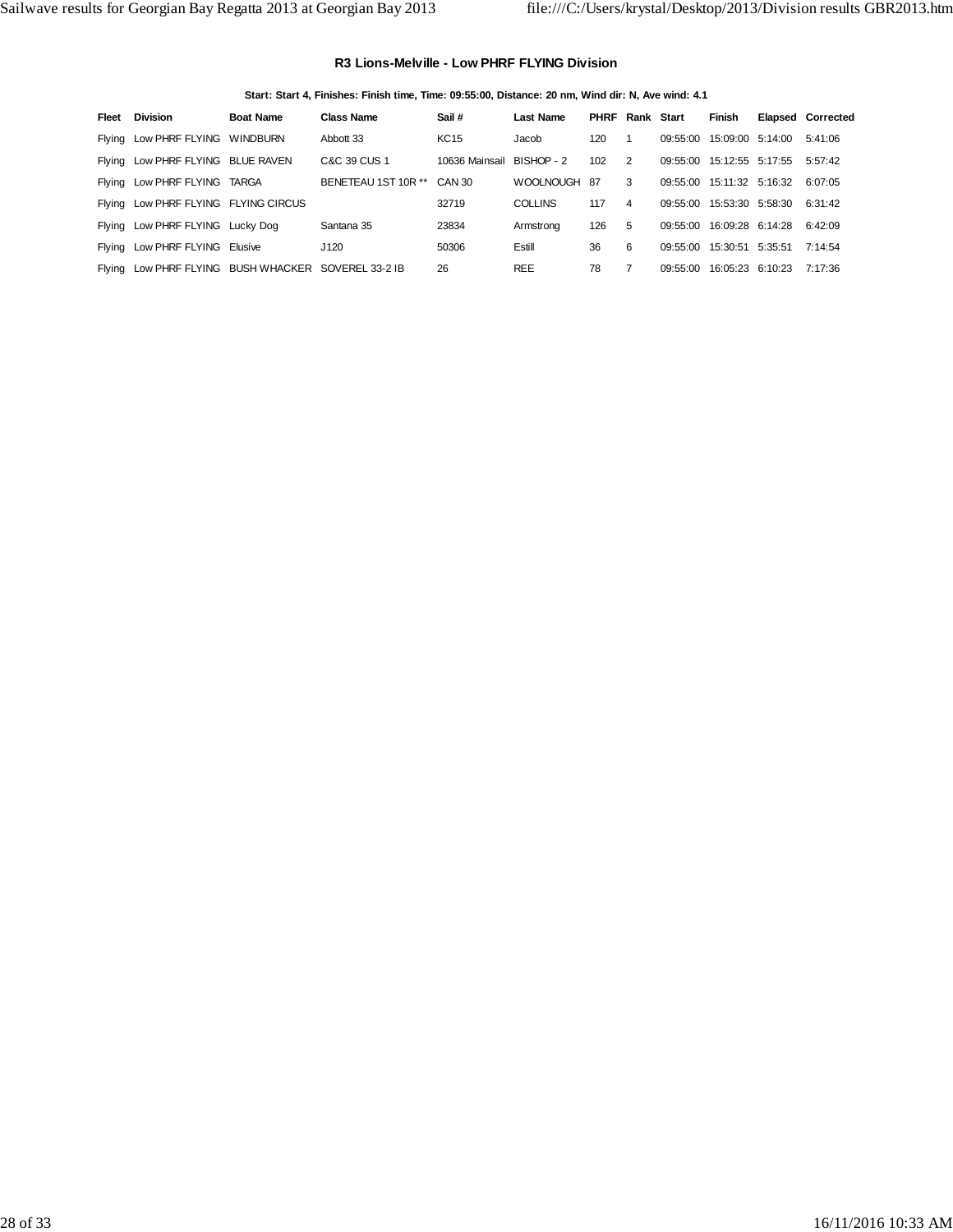### **R4 Melville-Wiarton - Low PHRF FLYING Division**

### **Start: Start 4, Finishes: Finish time, Time: 10:15:00, Distance: 22.5, Wind dir: w, Ave wind: 8**

| Fleet  | <b>Division</b>                                     | <b>Boat Name</b> | <b>Class Name</b>   | Sail#                     | <b>Last Name</b> | <b>PHRF Rank Start</b> |                |          | <b>Finish</b>    | <b>Elapsed Corrected</b> |
|--------|-----------------------------------------------------|------------------|---------------------|---------------------------|------------------|------------------------|----------------|----------|------------------|--------------------------|
|        | Flying Low PHRF FLYING BLUE RAVEN                   |                  | C&C 39 CUS 1        | 10636 Mainsail BISHOP - 2 |                  | 102                    | 1              | 10:15:00 | 13:33:56 3:18:56 | 3:43:50                  |
| Flying | Low PHRF FLYING WINDBURN                            |                  | Abbott 33           | <b>KC15</b>               | Jacob            | 120                    | 2              | 10.15:00 | 13:45:27 3:30:27 | 3:48:37                  |
| Flvina | Low PHRF FLYING FLYING CIRCUS                       |                  |                     | 32719                     | <b>COLLINS</b>   | 117                    | 3              | 10.15:00 | 13:47:58 3:32:58 | 3:52:41                  |
| Flying | Low PHRF FLYING Lucky Dog                           |                  | Santana 35          | 23834                     | Armstrona        | 126                    | $\overline{4}$ | 10:15:00 | 13:56:52 3:41:52 | 3:58:16                  |
| Flying | Low PHRF FLYING TARGA                               |                  | BENETEAU 1ST 10R ** | CAN 30                    | WOOLNOUGH 87     |                        | 5              | 10.15:00 | 13:43:13 3:28:13 | 4:01:28                  |
|        | Flying Low PHRF FLYING BUSH WHACKER SOVEREL 33-2 IB |                  |                     | 26                        | <b>REE</b>       | 78                     | 6              | 10:15:00 | 13:46:09 3:31:09 | 4:09:28                  |
| Flvina | Low PHRF FLYING Elusive                             |                  | J120                | 50306                     | Estill           | 36                     |                | 10:15:00 | 13:28:44 3:13:44 | 4:10:52                  |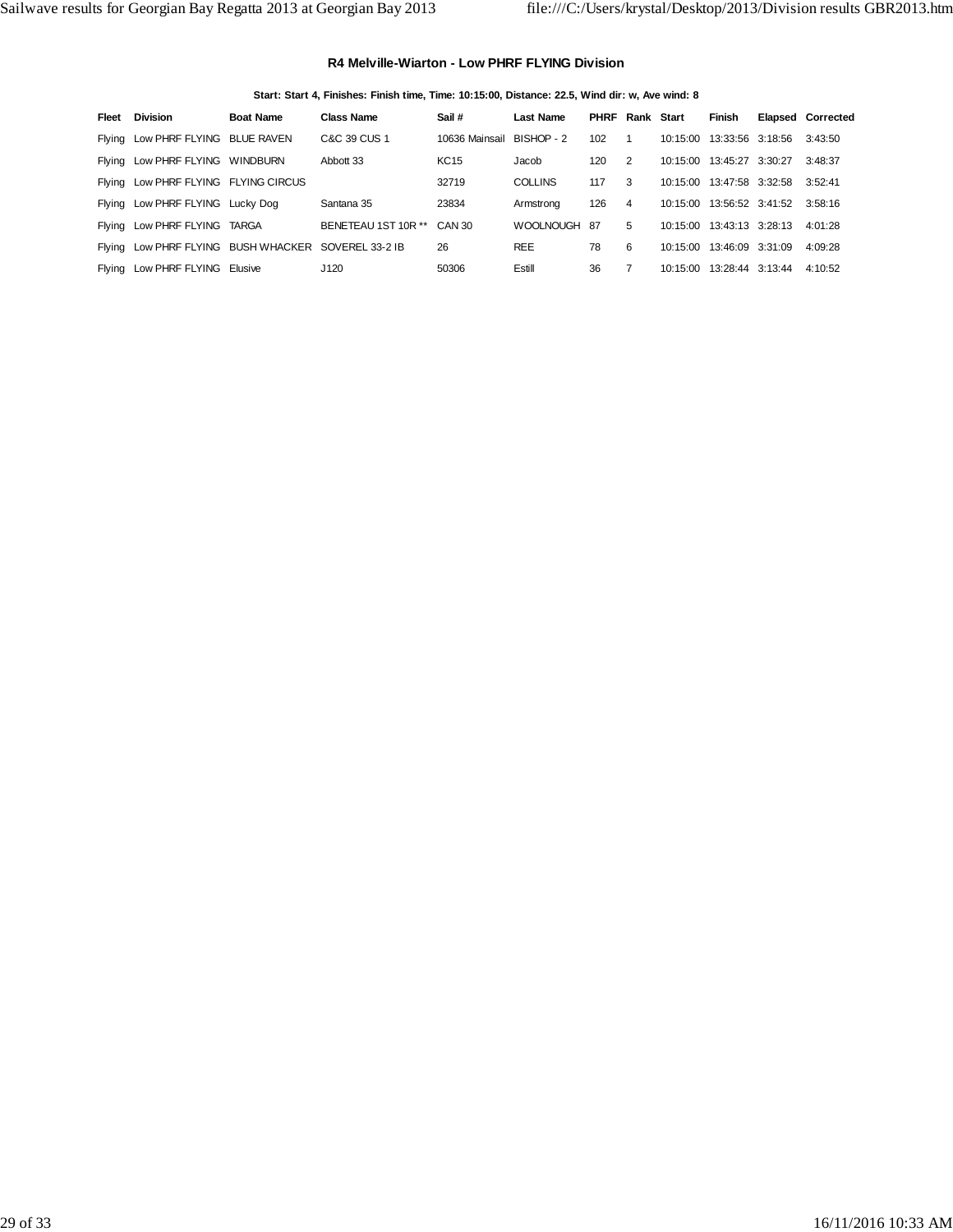### **R5 Wiarton-White Cld - Low PHRF FLYING Division**

### **Start: Start 4, Finishes: Finish time, Time: 09:57:00, Wind dir: w, Ave wind: 5**

| Fleet  | Division                                            | <b>Boat Name</b> | <b>Class Name</b>   | Sail#          | <b>Last Name</b> | <b>PHRF Rank Start</b> |                |          | <b>Finish</b>    |            | <b>Elapsed Corrected</b> |
|--------|-----------------------------------------------------|------------------|---------------------|----------------|------------------|------------------------|----------------|----------|------------------|------------|--------------------------|
|        | Flying Low PHRF FLYING Lucky Dog                    |                  | Santana 35          | 23834          | Armstrona        | 126                    |                | 09:57:00 |                  |            | 2:06:59                  |
|        | Flying Low PHRF FLYING WINDBURN                     |                  | Abbott 33           | <b>KC15</b>    | Jacob            | 120                    | 2              | 09:57:00 | 11:56:19 1:59:19 |            | 2:09:37                  |
|        | Flying Low PHRF FLYING BLUE RAVEN                   |                  | C&C 39 CUS 1        | 10636 Mainsail | BISHOP - 2       | 102                    | $\mathbf{B}$   | 09:57:00 | 11:52:37 1:55:37 |            | 2:10:05                  |
|        | Flying Low PHRF FLYING FLYING CIRCUS                |                  |                     | 32719          | <b>COLLINS</b>   | 117                    | $\overline{4}$ | 09:57:00 | 11:56:47         | 1:59:47    | 2:10:52                  |
|        | Flying Low PHRF FLYING BUSH WHACKER SOVEREL 33-2 IB |                  |                     | 26             | <b>REE</b>       | 78                     | 5              | 09:57:00 | 11:51:44 1:54:44 |            | 2:15:33                  |
|        | Flying Low PHRF FLYING TARGA                        |                  | BENETEAU 1ST 10R ** | CAN 30         | <b>WOOLNOUGH</b> | -87                    | 6              | 09:57:00 |                  | <b>DNF</b> |                          |
| Flvina | Low PHRF FLYING Elusive                             |                  | J120                | 50306          | Estill           | 36                     | 6              | 09:57:00 |                  | <b>DNF</b> |                          |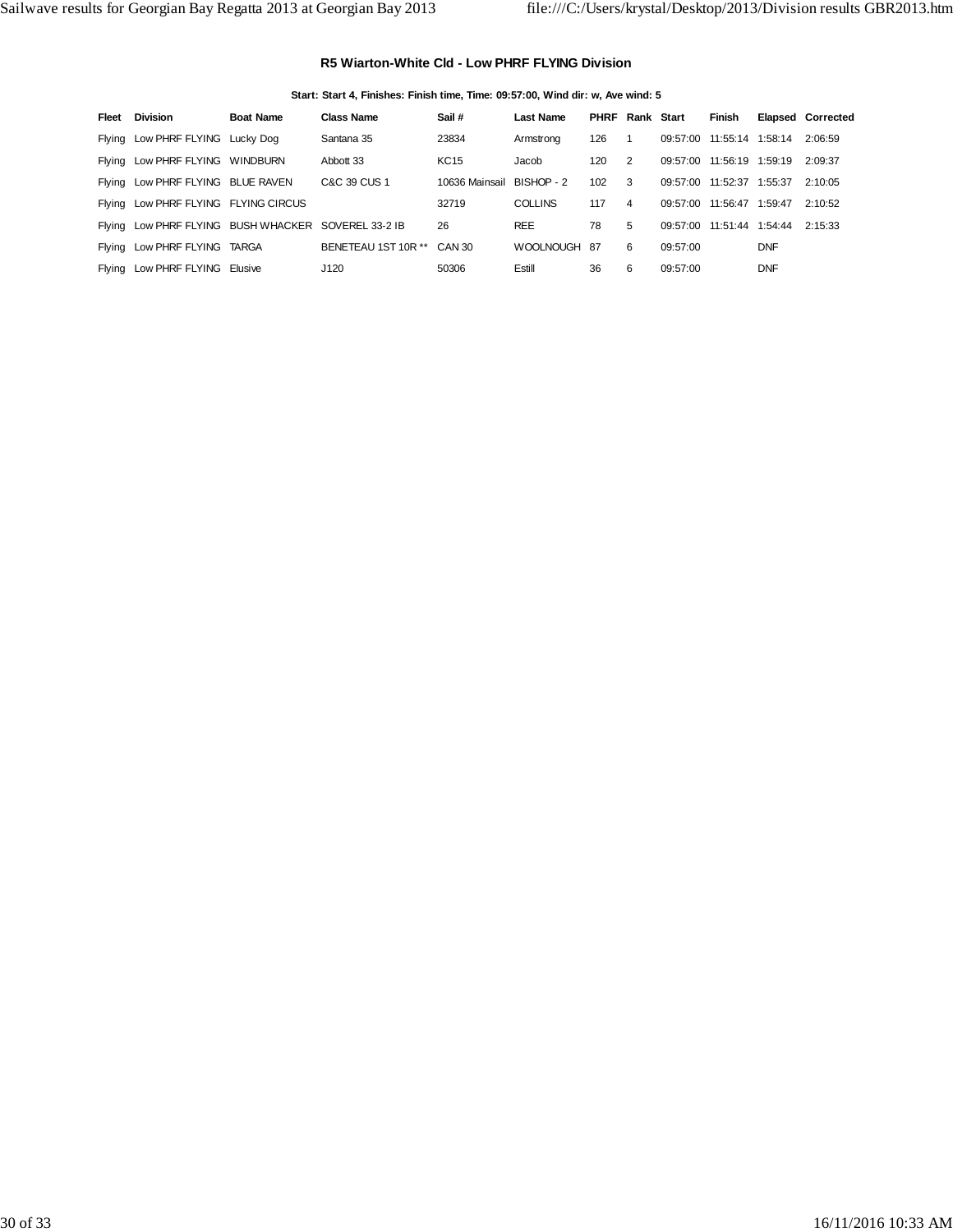### **R6 White Cld-Hay - Low PHRF FLYING Division**

### **Start: Start 4, Finishes: Finish time, Time: 13:32:00, Wind dir: w, Ave wind: 10**

| Fleet  | <b>Division</b>                                     | <b>Boat Name</b> | <b>Class Name</b>   | Sail#                     | <b>Last Name</b> | <b>PHRF Rank Start</b> |                |          | Finish           |            | <b>Elapsed Corrected</b> |
|--------|-----------------------------------------------------|------------------|---------------------|---------------------------|------------------|------------------------|----------------|----------|------------------|------------|--------------------------|
| Flying | Low PHRF FLYING BLUE RAVEN                          |                  | C&C 39 CUS 1        | 10636 Mainsail BISHOP - 2 |                  | 102                    | 1              | 13:32:00 | 14:46:02 1:14:02 |            | 1:23:18                  |
| Flvina | Low PHRF FLYING WINDBURN                            |                  | Abbott 33           | <b>KC15</b>               | Jacob            | 120                    | 2              | 13:32:00 | 14:51:09 1:19:09 |            | 1:25:59                  |
| Flvina | Low PHRF FLYING FLYING CIRCUS                       |                  |                     | 32719                     | <b>COLLINS</b>   | 117                    | 3              | 13:32:00 | 14:50:59 1:18:59 |            | 1:26:18                  |
| Flying | Low PHRF FLYING Lucky Dog                           |                  | Santana 35          | 23834                     | Armstrona        | 126                    | $\overline{4}$ | 13:32:00 | 14:52:30 1:20:30 |            | 1:26:27                  |
|        | Flying Low PHRF FLYING BUSH WHACKER SOVEREL 33-2 IB |                  |                     | 26                        | <b>REE</b>       | 78                     | 5              | 13:32:00 | 14:48:41         | 1:16:41    | 1:30:36                  |
|        | Flying Low PHRF FLYING TARGA                        |                  | BENETEAU 1ST 10R ** | CAN 30                    | WOOLNOUGH 87     |                        | 6              | 13:32:00 |                  | <b>DNS</b> |                          |
| Flvina | Low PHRF FLYING Elusive                             |                  | J120                | 50306                     | Estill           | 36                     | 6              | 13:32:00 |                  | <b>DNS</b> |                          |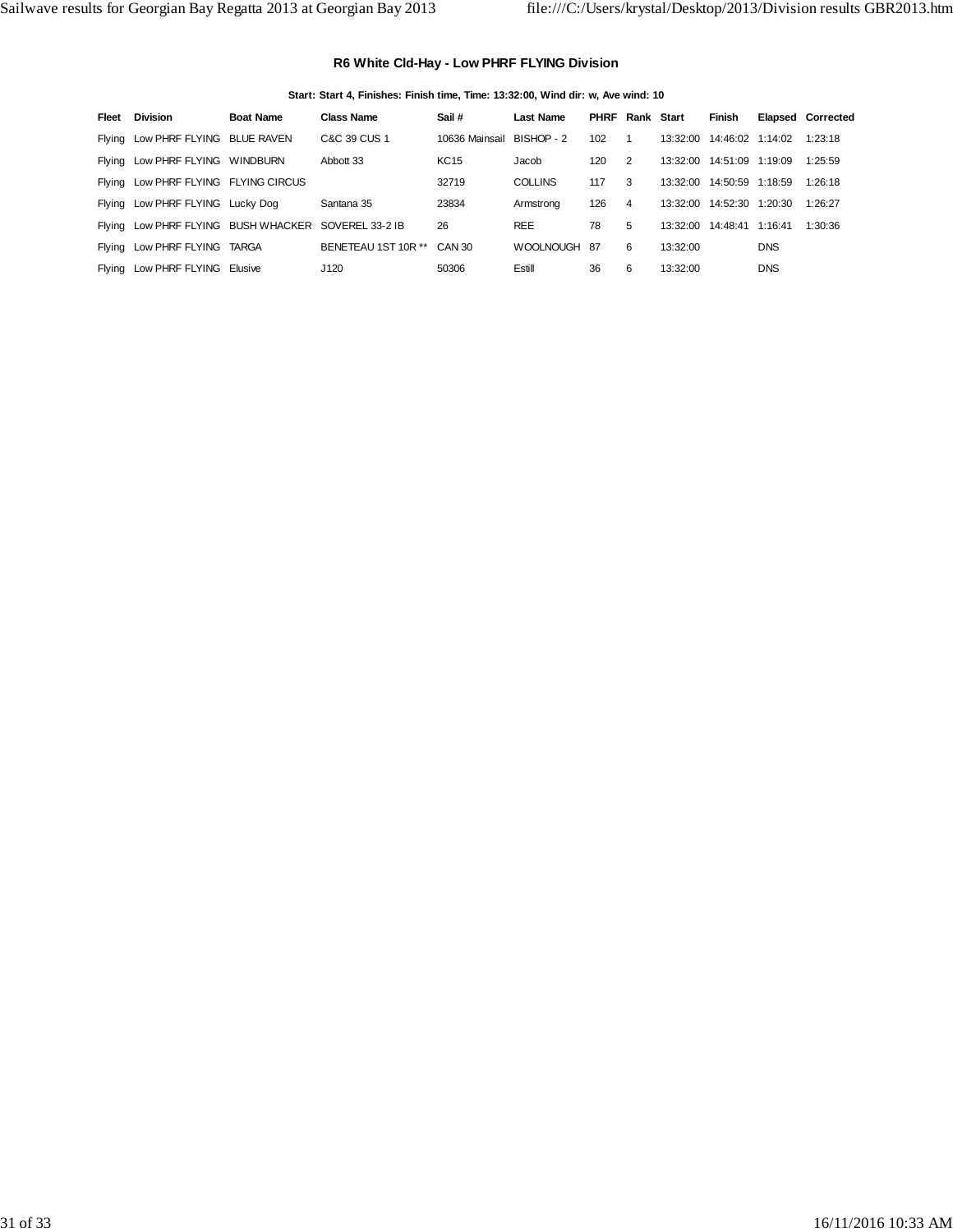### **R7 White Cld-Meaford - Low PHRF FLYING Division**

### **Start: Start 4, Finishes: Finish time, Time: 08:55:00, Distance: 24.5, Wind dir: Nw, Ave wind: 9.3**

| Fleet  | <b>Division</b>                                     | <b>Boat Name</b> | <b>Class Name</b>   | Sail#                     | Last Name      | PHRF | Rank Start    |          | <b>Finish</b>    |            | <b>Elapsed Corrected</b> |
|--------|-----------------------------------------------------|------------------|---------------------|---------------------------|----------------|------|---------------|----------|------------------|------------|--------------------------|
|        | Flying Low PHRF FLYING WINDBURN                     |                  | Abbott 33           | <b>KC15</b>               | Jacob          | 120  |               | 08:55:00 | 13:04:34 4:09:34 |            | 4:31:06                  |
| Flying | Low PHRF FLYING FLYING CIRCUS                       |                  |                     | 32719                     | <b>COLLINS</b> | 117  | $\mathcal{P}$ | 08:55:00 | 13:08:23 4:13:23 |            | 4:36:51                  |
| Flying | Low PHRF FLYING BLUE RAVEN                          |                  | C&C 39 CUS 1        | 10636 Mainsail BISHOP - 2 |                | 102  | 3             | 08:55:00 | 13:01:50 4:06:50 |            | 4:37:43                  |
| Flying | Low PHRF FLYING TARGA                               |                  | BENETEAU 1ST 10R ** | CAN 30                    | WOOLNOUGH 87   |      | 4             | 08:55:00 | 13:14:57 4:19:57 |            | 5:01:28                  |
|        | Flying Low PHRF FLYING BUSH WHACKER SOVEREL 33-2 IB |                  |                     | 26                        | <b>REE</b>     | 78   | 5             | 08:55:00 | 13:10:48 4:15:48 |            | 5:02:13                  |
|        | Flying Low PHRF FLYING Lucky Dog                    |                  | Santana 35          | 23834                     | Armstrona      | 126  | 6             | 08:55:00 |                  | <b>DNF</b> |                          |
| Flvina | Low PHRF FLYING Elusive                             |                  | J120                | 50306                     | Estill         | 36   | 6             | 08:55:00 |                  | <b>DNS</b> |                          |